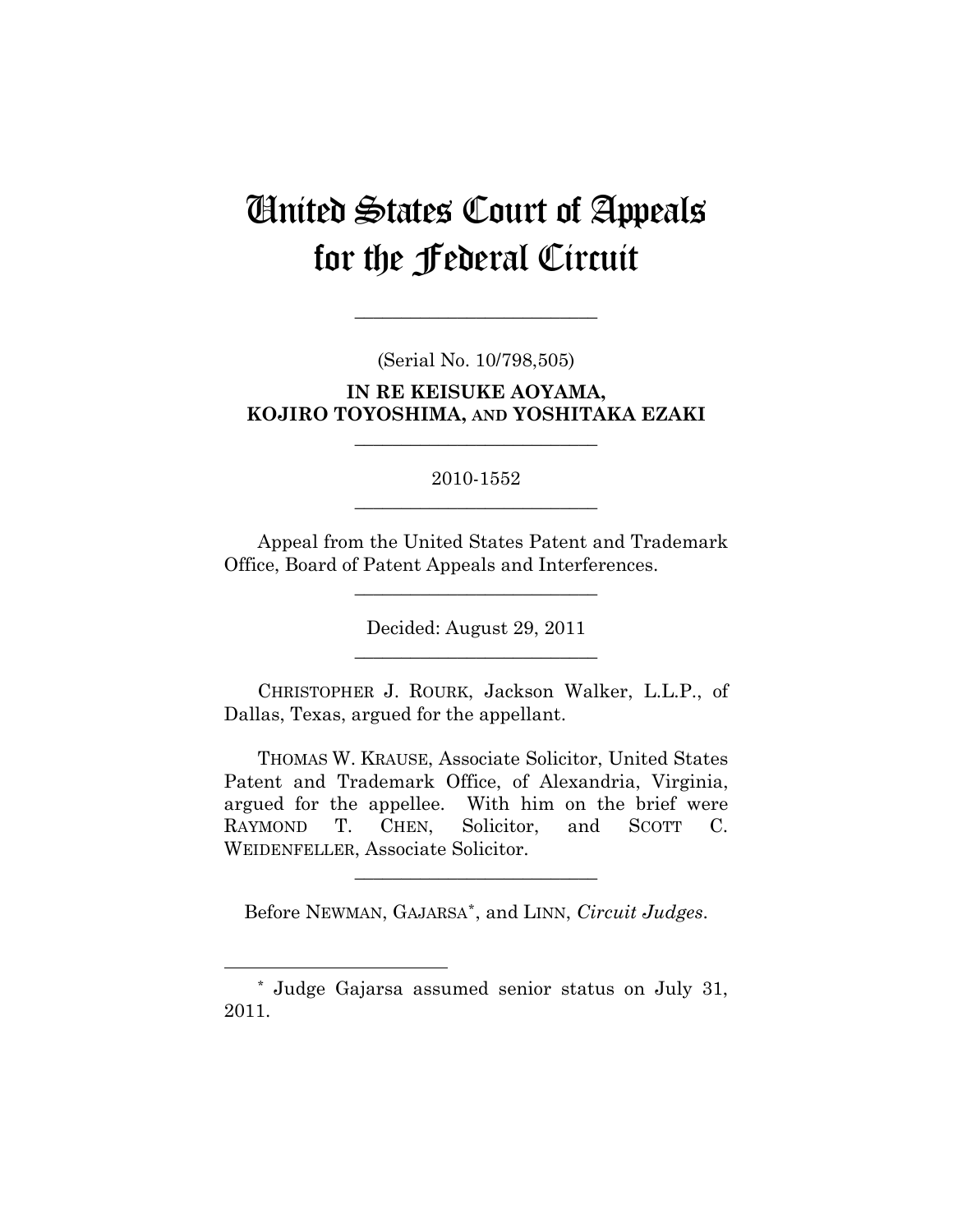## Opinion for the court filed by *Circuit Judge* LINN.

Dissenting opinion filed by *Circuit Judge* NEWMAN.

### LINN, *Circuit Judge*.

Mitsui Bussan Logistics, Inc. ("Mitsui") is the assignee of U.S. Patent Application No. 10/798,505 titled "System and Method for Distribution Chain Management" and appeals the affirmance by the Board of Patent Appeals and Interferences ("Board") of the examiner's rejection of claims 11 and 21 as anticipated by U.S. Patent Application Pub. 2001/0034673 to Yang *et al.* ("Yang"). Because the Board erred in construing the means-plusfunction limitation of claims 11 and 21 and because there is no permissible construction, this court affirms the rejection of claims 11 and 21 on the alternative ground of failure to satisfy the definiteness requirement of 35 U.S.C. § 112 ¶ 2 and remands with instructions to afford Mitsui the same protections under 37 C.F.R. § 41.50(b) as it would have enjoyed had the Board made the proper rejection in the first instance.

#### I. BACKGROUND

Independent claims 11 and 21 are pending and on appeal. Claim 11 recites (disputed limitation emphasized):

11. A system for supply chain management comprising:

an order controller system including *reverse logistics means for generating transfer data*; and

a warehouse system receiving the transfer data and generating shipping data.

Claim 21 similarly contains the "reverse logistics means for . . . generating transfer data" limitation of claim 11.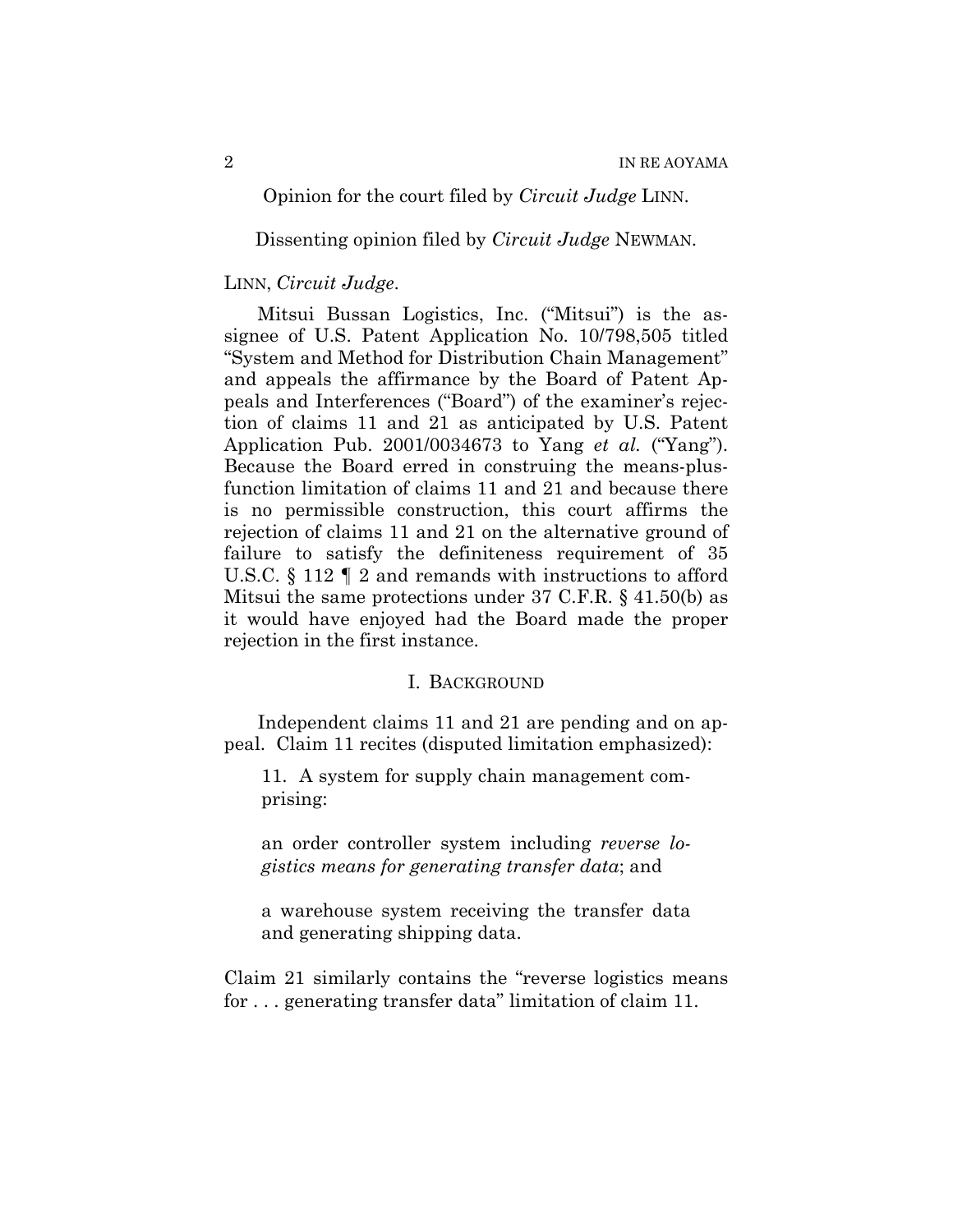The examiner construed the "reverse logistics means for generating transfer data" limitation as a means-plusfunction limitation. The examiner concluded that "[t]he structure corresponding to the reverse logistics means for transferring is a computer implemented with software." Based on this construction, the examiner rejected claims 11 and 21 based upon the disclosure in Yang because



Yang discloses "any working computer."

On appeal to the Board, Mitsui challenged the examiner's anticipation rejection by attacking the examiner's construction of "reverse logistics means." In particular,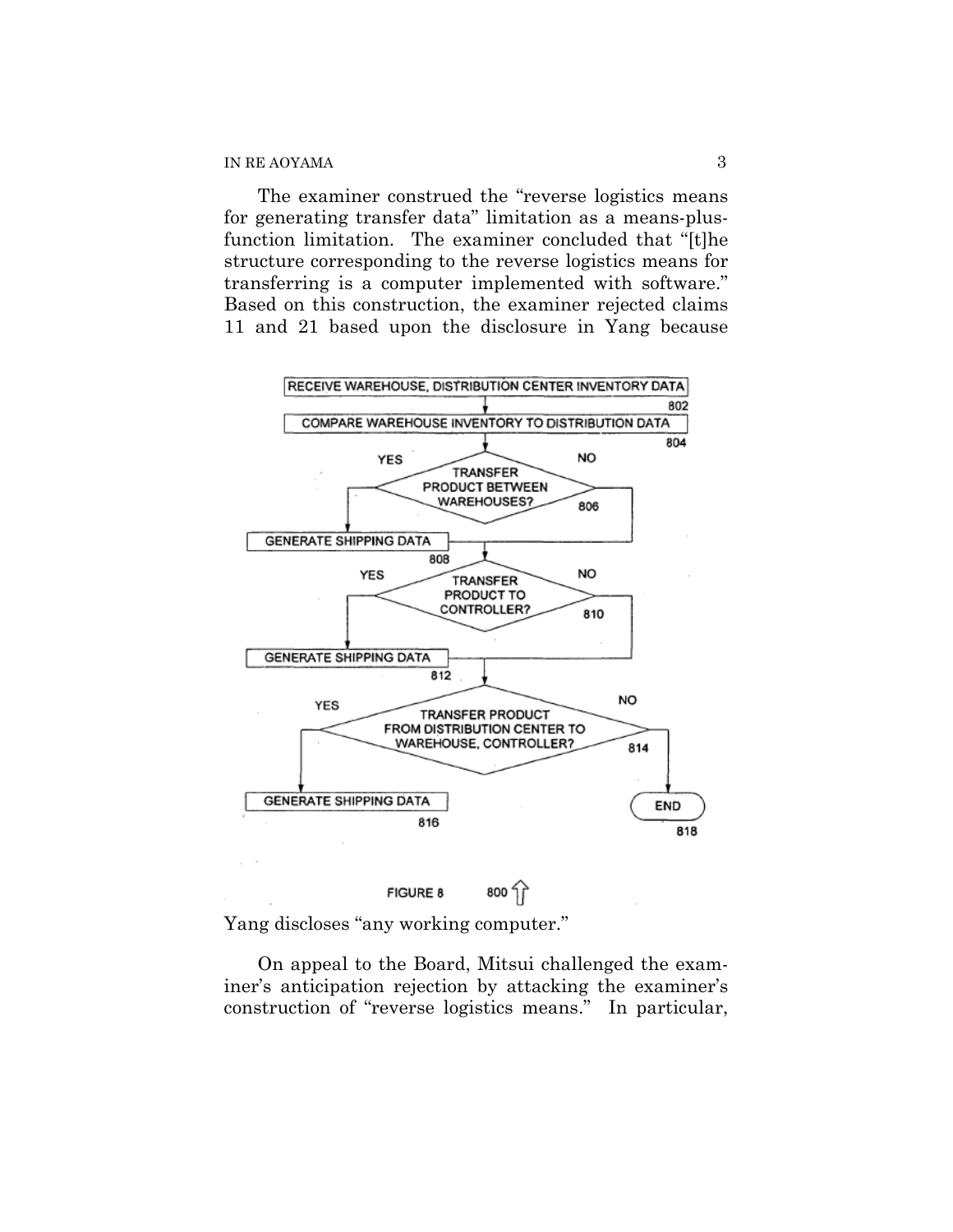Mitsui contended that Figure 8, shown below, and the accompanying description in paragraphs [0088]–[0093] disclose the corresponding structure for the means-plusfunction limitation.

The Board disagreed. It analyzed Figure 8 and the accompanying description and instead found "[t]here is no structure or algorithm for generating transfer data disclosed in the discussion of Figure 8 at Specification paragraphs[] 0088-93." *Ex parte Aoyama*, No. 2009-6755, slip op. at 12 (B.P.A.I. Nov. 17, 2009) ("*Initial Decision*"). Unable to find structure in Figure 8 and the accompanying description, the Board scoured the specification for any implied structure that could even arguably generate transfer data. *Id.* The Board, in giving "generating transfer data" a broad construction, focused on the application's disclosure of generating shipping data. The Board therefore concluded that the structure for generating transfer data was "open ended" and could be generated by order controller systems, warehouse systems, and distribution systems based upon order data, order allocation data to warehouses, inventory data, and other suitable data. *Id.* Under this construction, the Board affirmed the examiner's rejection of claims 11 and 21 over Yang because "[o]ne of ordinary skill knew that any inventory management system that tracked parts at various locations had to document transfers or shipments among locations." *Id.* at 15-16. Mitsui filed a timely appeal, and this court has jurisdiction under 28 U.S.C.  $§ 1295(a)(4)(A).$ 

#### II. DISCUSSION

## A. Standard of Review

Determining whether claims are anticipated involves a two-step analysis. The first step involves construction of the claims of the patent at issue. Claim construction is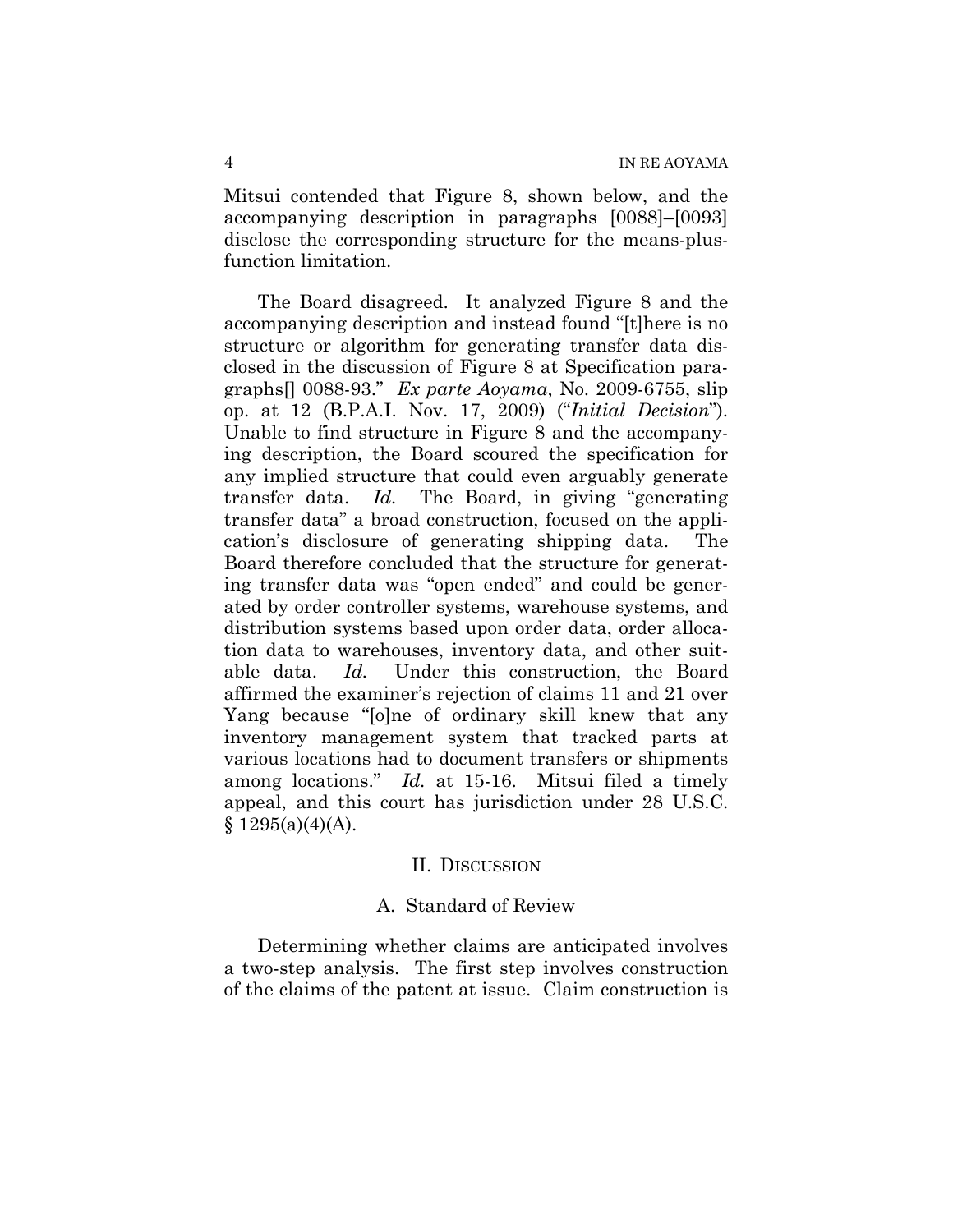a question of law reviewed *de novo*. *In re Bigio*, 381 F.3d 1320, 1324 (Fed. Cir. 2004) (citing *Cybor Corp. v. FAS Techs., Inc.*, 138 F.3d 1448, 1454 (Fed. Cir. 1998) (en banc)). Similarly, "[d]etermining the claimed function and the corresponding structure for a claim limitation written in means-plus-function format are both matters of claim construction . . . . present[ing] issues of law that we review *de novo*." *WMS Gaming Inc. v. Int'l Game Tech.*, 184 F.3d 1339, 1347 (Fed. Cir. 1999) (citation omitted). The second step involves comparing the claims to the prior art. Anticipation is a question of fact reviewed for substantial evidence. *In re Hyatt*, 211 F.3d 1367, 1371-72 (Fed. Cir. 2000).

#### B. Claim Construction

#### i. The Means-Plus-Function Limitation

Mitsui argues that the Board erred in construing the means-plus-function limitation "reverse logistics means for generating transfer data." According to Mitsui, the specification and the prosecution history clearly link the function of the reverse logistics means for generating transfer data of claims 11 and 21 to the flowchart algorithm of Figure 8. *Appellant's Br.* 17. Mitsui contends that by giving the terms of the means-plus-function limitation the "broadest reasonable interpretation" and ignoring the structure disclosed in Figure 8, the Board's construction failed to comply with this court's guidance in *In re Donaldson Co.*, 16 F.3d 1189 (Fed. Cir. 1994), and *WMS Gaming*.

The United States Patent and Trademark Office ("Office") responds that the Board properly gave the meansplus-function limitation its broadest reasonable construction, consistent with *Donaldson*. 16 F.3d at 1194. The Office contends that because "transfer data" was not defined in the specification, the Board properly construed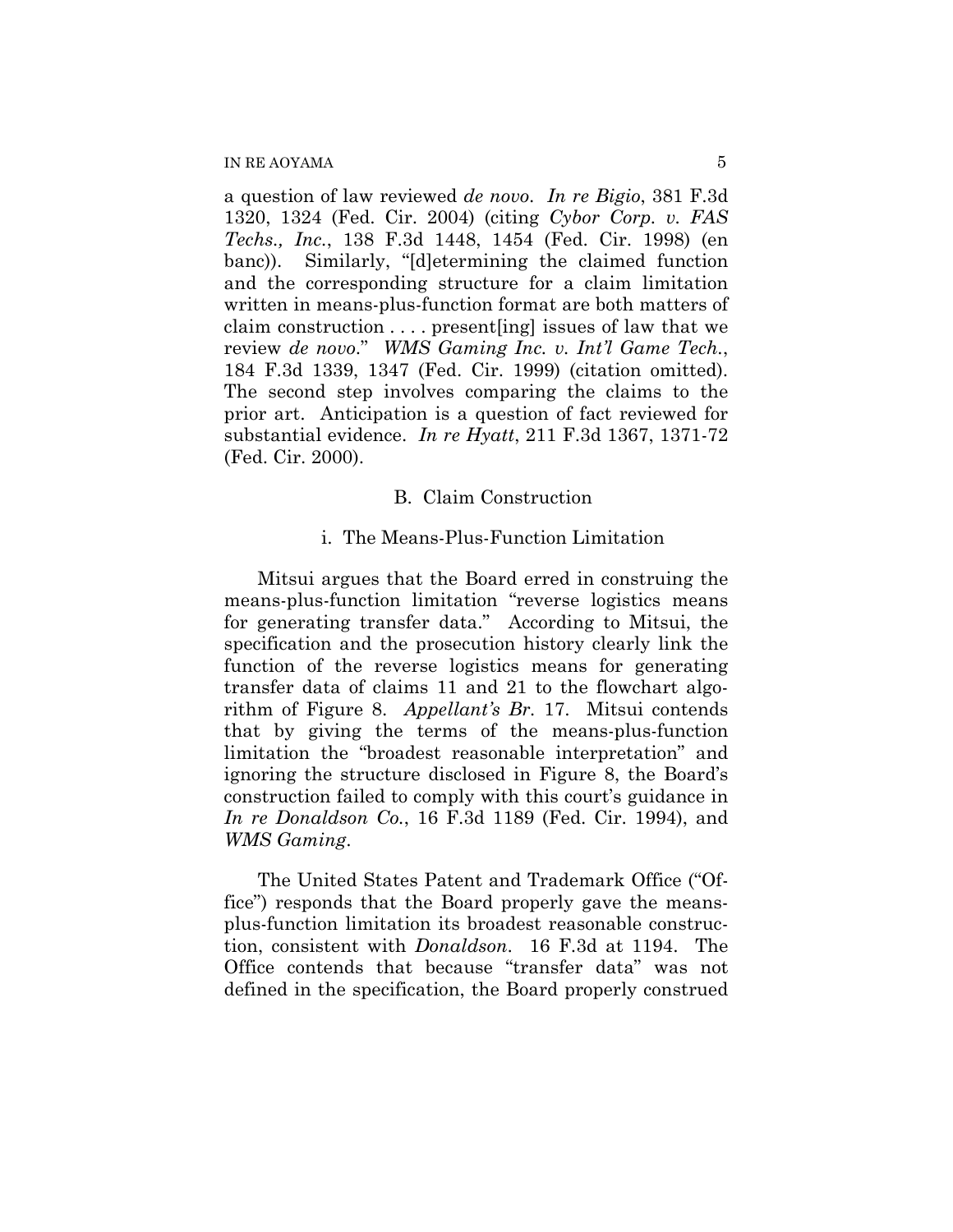it in a manner consistent with its plain meaning. This definition, according to the Board, encompassed "shipping data," which is disclosed in the specification. The Office concludes that the Board properly identified the only implied structure disclosed in the specification that performs the function of generating shipping data. This structure is "a system for supply chain management that includes order controller, warehouse and distributions systems." *Ex parte Aoyama*, No. 2009-6755, slip op. at 5 (B.P.A.I. June 16, 2010) ("*Decision on Rehearing*").

"The first step in construing a means-plus-function claim limitation is to define the particular function of the claim limitation." *Golight, Inc. v. Wal-Mart Stores, Inc.*, 355 F.3d 1327, 1333 (Fed. Cir. 2004) (citation omitted). "The court must construe the function of a means-plusfunction limitation to include the limitations contained in the claim language, and only those limitations." *Cardiac Pacemakers, Inc. v. St. Jude Med., Inc.*, 296 F.3d 1106, 1113 (Fed. Cir. 2002). Here, both parties agree that the identified function of the limitation of claims 11 and 21 at issue is "generating transfer data."

"The next step in construing a means-plus-function claim limitation is to look to the specification and identify the corresponding structure for that function." *Golight*, 355 F.3d at 1334. "Under this second step, structure disclosed in the specification is corresponding structure only if the specification or prosecution history clearly links or associates that structure to the function recited in the claim." *Med. Instrumentation & Diagnostics Corp. v. Elekta AB*, 344 F.3d 1205, 1210 (Fed. Cir. 2003) (internal citation and quotation omitted).

While claims are still to be given their "broadest reasonable interpretation" during prosecution, "the broadest reasonable interpretation that an examiner may give means-plus-function language is that statutorily man-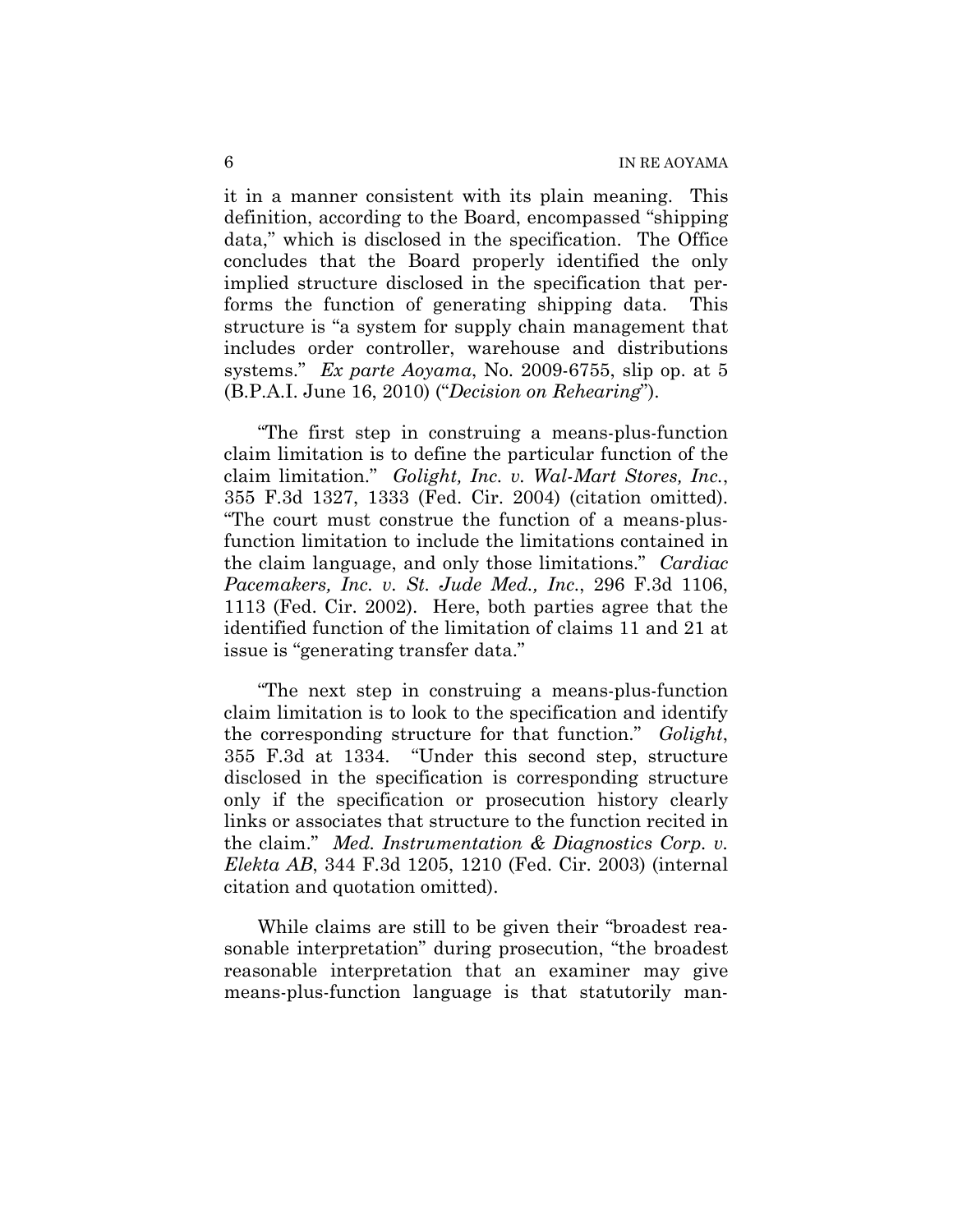dated in paragraph six." *Donaldson*, 16 F.3d at 1194-95. In *Donaldson*, this court explained that "the [Office] may not disregard the structure disclosed in the specification corresponding to such language when rendering a patentability determination." *Id.* at 1195. Moreover, when the disclosed structure is a computer programmed to carry out an algorithm, "the disclosed structure is not the general purpose computer, but rather the special purpose computer programmed to perform the disclosed algorithm." *WMS Gaming*, 184 F.3d at 1349 (citing *In re Alappat*, 33 F.3d 1526, 1545 (Fed. Cir. 1994) (en banc)).

This court agrees with Mitsui that the specification and the prosecution history clearly link the function of the "reverse logistics means for generating transfer data" of claims 11 and 21 to the flowchart of Figure 8. The Board also recognized some link between the means-plusfunction limitation and Figure 8. However, after analyzing Figure 8 and finding insufficient structure disclosed, the Office first expanded its construction of "transfer data" to include "shipping data" and then identified the structure that generates "shipping data." *Initial Decision* at 6, 15-16. This was improper. The Board erred by identifying structure that was not clearly linked or associated by the specification or prosecution history with the function actually recited in the claim, i.e., "generating transfer data." *See Med. Instrumentation*, 344 F.3d at 1210. The only portion of the specification linked to that function, and the only portion of the specification that Mitsui contends describes the corresponding structure, is the flowchart of Figure 8 and the description thereof in the specification.

#### ii. Sufficiency of Disclosure

Mitsui contends that the Board's determination that Figure 8 does not contain sufficient structure to support the limitation "amounts to official notice . . . that a flow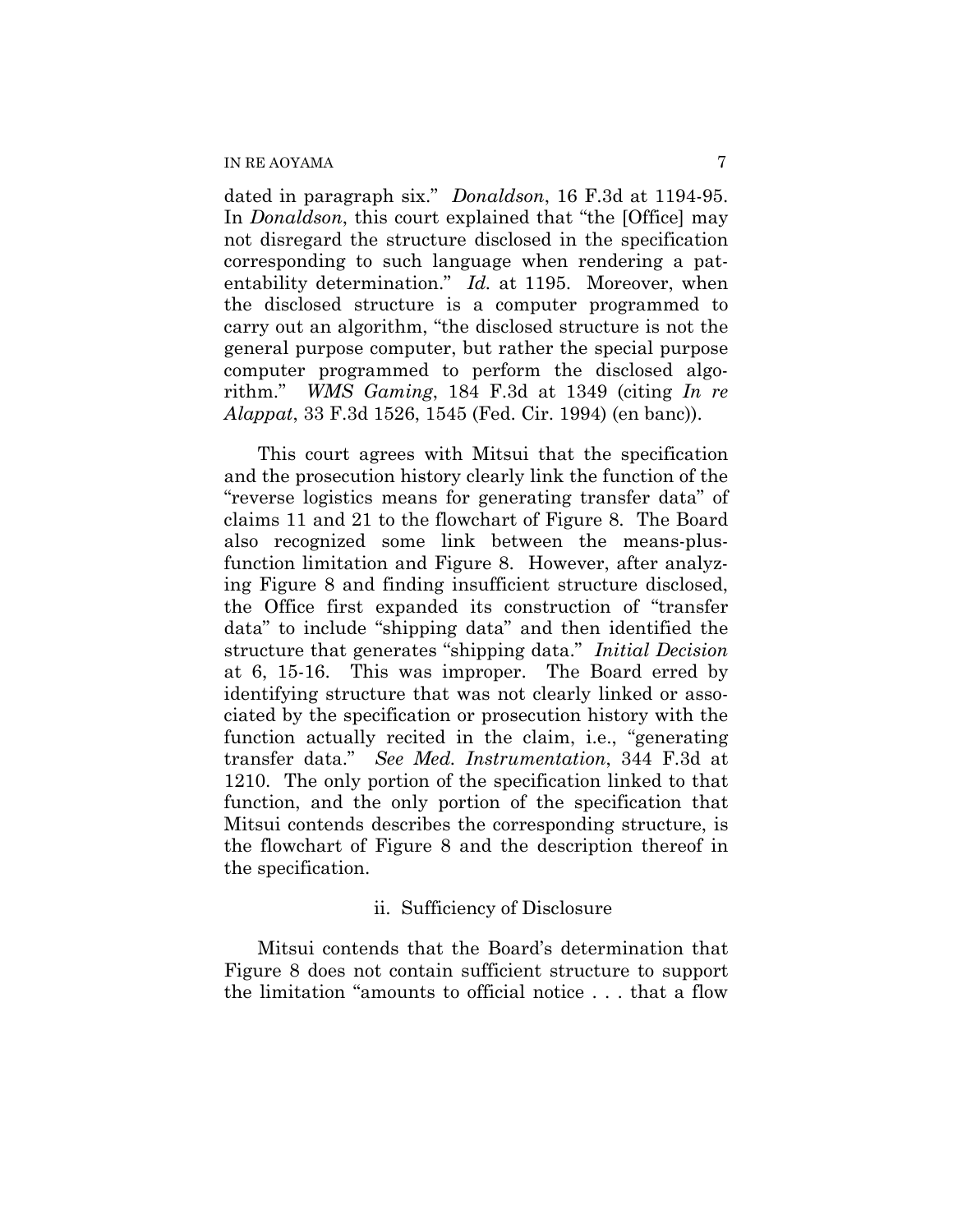chart algorithm can never provide the algorithmic structure for a means plus function element." *Appellant's Br.* 20. The Office responds that just because a computer program may be described by a flowchart or algorithm does not mean that every flowchart or algorithm necessarily describes sufficient structure. *Appellee's Br.* 17-18.

For means-plus-function limitations where the disclosed structure is a computer programmed to implement an algorithm, the patent must disclose enough of an algorithm to provide the necessary structure under 35 U.S.C. § 112 ¶ 6. *See Finisar Corp. v. DirecTV Grp., Inc.*, 523 F.3d 1323, 1340 (Fed. Cir. 2008). The patentee may express this algorithm in any understandable manner, including as a flowchart, so long as sufficient structure is disclosed. *Id; see, e.g., AllVoice Computing PLC v. Nuance Commc'ns, Inc.*, 504 F.3d 1236, 1245 (Fed. Cir. 2007). "This court does not impose a lofty standard in its indefiniteness cases." *Finisar*, 523 F.3d at 1341. Sufficient structure must simply "permit one of ordinary skill in the art to know and understand what structure corresponds to the means limitation" so that he may "perceive the bounds of the invention." *Id.* at 1340-41.

Here, the Board determined that "[t]here is no structure or algorithm for generating transfer data disclosed in the discussion of Figure 8 at Specification paragraphs[] 0088-93. These paragraphs do discuss generating shipping data, but again without disclosing any structure or algorithm for doing so." *Initial Decision* at 6. This court agrees.

The Board did not purport to announce that a flowchart can never, under any circumstances, provide sufficient structure to satisfy  $\S 112 \text{ } \text{\textdegree}$  6. To do so would flatly contradict this court's precedent. *See, e.g.*, *Finisar*, 523 F.3d at 1340; *AllVoice*, 504 F.3d at 1245. Instead, the Board simply concluded that the particular flowchart of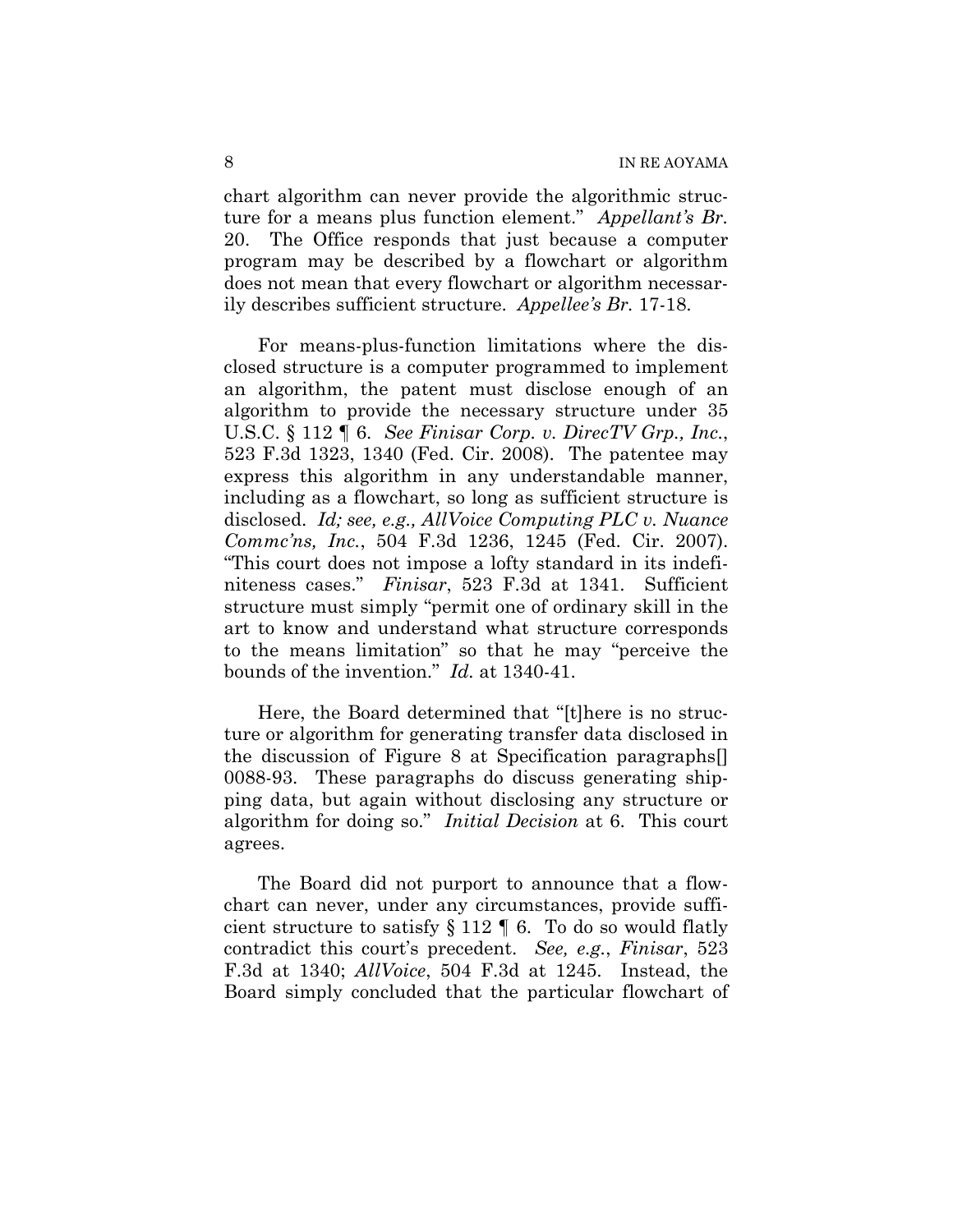Figure 8 and its accompanying description fail to provide any structure or algorithm whatsoever. The Board properly recognized that while Figure 8 provides a high level process flow, "it does not describe any structure." *Decision on Rehearing* at 4.

This court agrees with the Board's conclusion that Figure 8 "fails to describe, even at a high level, how a computer could be programmed to produce the structure that provides the results described in the boxes." *Id.* at 4- 5. Moreover, the Board's finding is consistent with the Examiner's finding. The Examiner recited that "[t]he proper test for meeting the definiteness requirement is that the corresponding structure . . . of a [mean-plusfunction] limitation must be disclosed in the specification itself in a way that one skilled in the art will understand what structure . . . will perform the recited function." Examiner's Answer of April 23, 2007, at 10-11. After analyzing Figure 8 and its accompanying description, the Examiner was unable to find any structure disclosed that performed the claimed function. *Id.* Figure 8 only "presents several results to be obtained, without describing how to achieve those results, and certainly not how to generate transfer data." *Decision on Rehearing* at 5. The Board, in analyzing the only portion of the specification identified by the applicant as providing structure for the claimed function, was unable to find any disclosure, let alone sufficient disclosure to inform a person of ordinary skill how to program a computer to perform the stated function. Mitsui has failed to establish any error in the Board's findings on this issue.

#### C. Indefiniteness

Because the means-plus-function limitation of claims 11 and 21 lacked sufficient disclosure of structure under 35 U.S.C. § 112 ¶ 6, these claims are unpatentable as indefinite under 35 U.S.C. § 112 ¶ 2. *Aristocrat Techs.*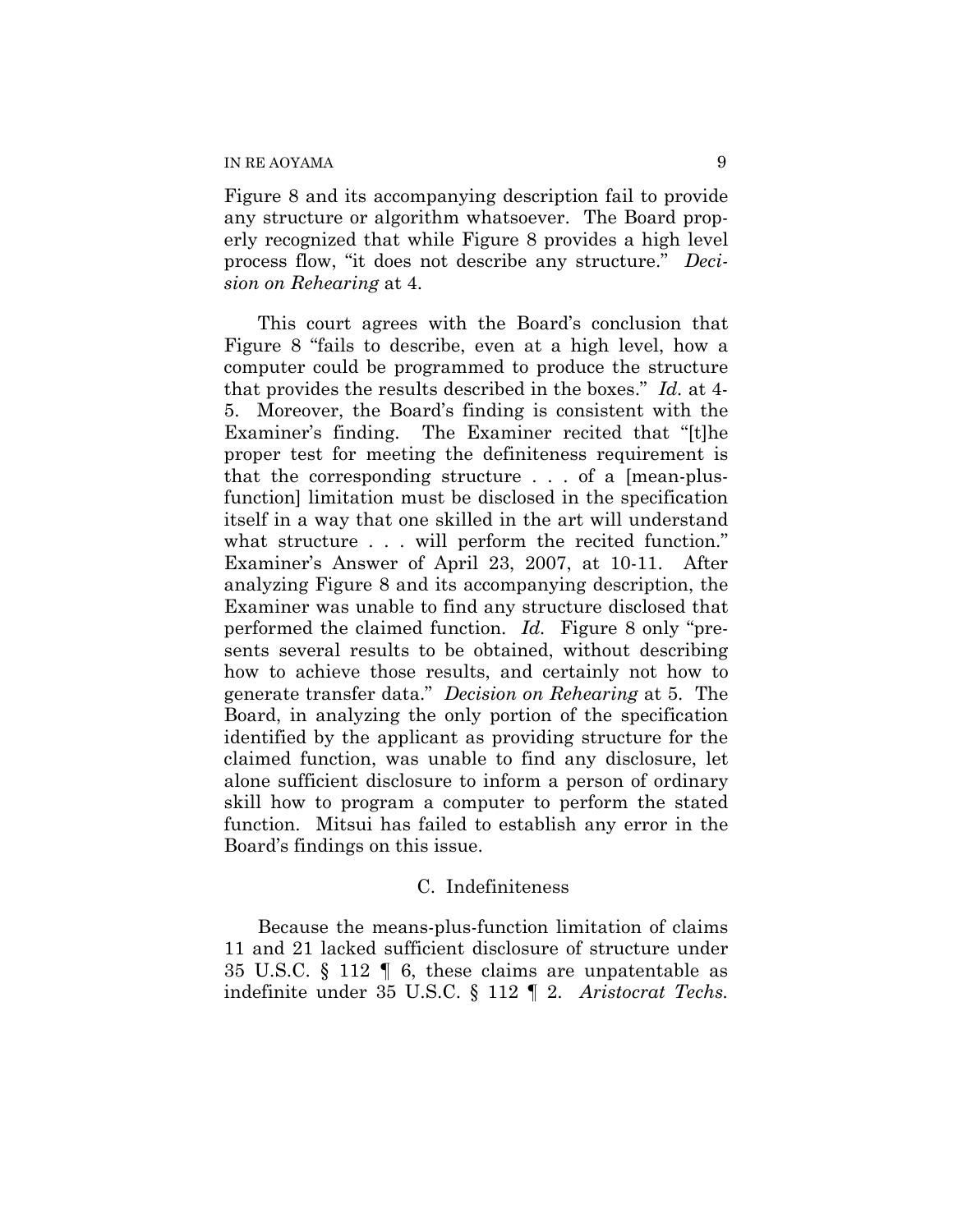*Austl. PTY Ltd. v. Int'l Game Tech.*, 521 F.3d 1328, 1337- 38 (Fed. Cir. 2008). Moreover, because "a claim cannot be both indefinite and anticipated," *Enzo Biochem, Inc. v. Applera Corp.*, 599 F.3d 1325, 1332 (Fed. Cir. 2010), this court does not reach the ground relied on by the Board that claims 11 and 21 are unpatentable as anticipated in view of Yang. *Id.* ("If a claim is indefinite, the claim, by definition, cannot be construed. Without a discernable claim construction, an anticipation analysis cannot be performed.").

Mitsui contends that if this court were to affirm the Board's rejection of claims 11 and 21 on an alternative basis, such as indefiniteness, this court would run afoul of *Securities & Exchange Commission v. Chenery Corporation*, 318 U.S. 80 (1943). Mitsui contends that under *Chenery*, this court may only review the grounds upon which the Board based its determination. *Chenery* does not stand for so broad a proposition.

As explained by this court in *In re Comiskey*, 554 F.3d 967, 974 (Fed. Cir. 2009), "some of our cases have concluded that it is inappropriate for this court to consider rejections that had not been considered by or relied upon by the Board." *Id.* (citations omitted). These cases, however, "referred to situations that required factual determinations not made by the agency." *Id.* (citations omitted). *Chenery* itself made clear that it did not "disturb the settled rule that, in reviewing the decision of a lower court, it must be affirmed if the result is correct although the lower court relied upon a wrong ground or gave a wrong reason." *Chenery*, 318 U.S. at 88 (citation and quotation omitted). This is in part due to judicial economy because "[i]t would be wasteful to send a case back to a lower court to reinstate a decision which it had already made but which the appellate court concluded should properly be based on another ground *within the power of the appellate court to formulate*." *Id.* (emphasis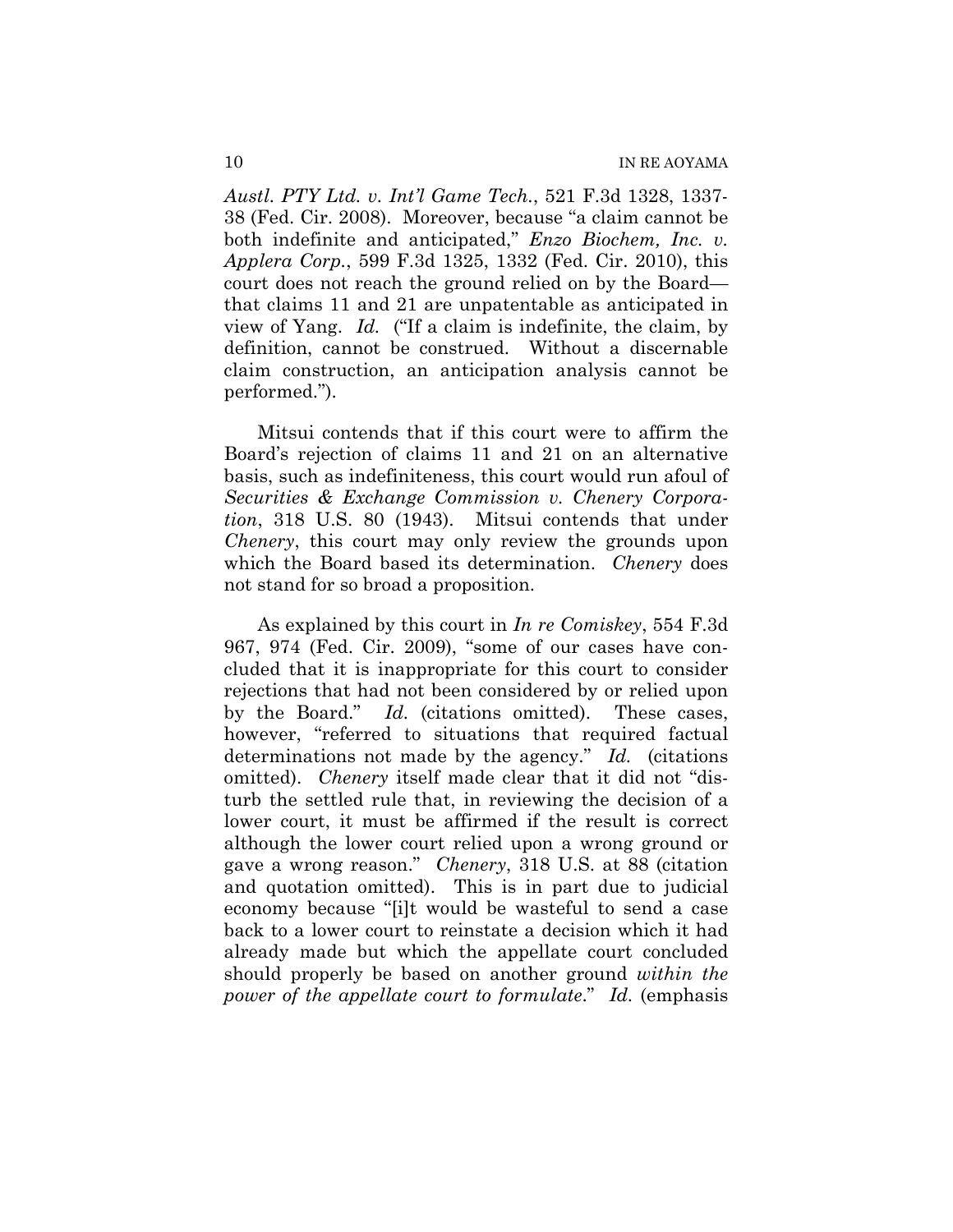added). *Chenery* concluded that similar considerations governed the review of administrative orders. *Id.* As this court has long recognized, and repeated again in *Comiskey*, "we may, however, where appropriate, affirm the agency on grounds other than those relied upon in rendering its decision, when upholding the agency's decision does not depend upon making a determination of fact not previously made by the agency." *Comiskey*, 554 F.3d at 974 (quoting *Killip v. Office of Pers. Mgmt.*, 991 F.2d 1564, 1568-69 (Fed. Cir. 1993)).

It is well established that "[a] determination of claim indefiniteness is a legal conclusion that is drawn from the court's performance of its duty as the construer of patent claims." *Personalized Media Commc'ns, L.L.C. v. Int'l Trade Comm'n*, 161 F.3d 696, 705 (Fed. Cir. 1998). As a legal question, failure to satisfy the definiteness requirement of 35 U.S.C. § 112 ¶ 2 is a "ground [for affirmance] within the power of the appellate court to formulate." *Chenery*, 318 U.S. at 88. In *Comiskey*, the Board rejected the applicant's claims on the basis of obviousness. *Comiskey*, 554 F.3d at 972-73. On appeal, this court instead affirmed the Board's rejection as to some claims on the alternative ground of failure to claim statutory subject matter under 35 U.S.C. § 101. *Cf. Comiskey*, 554 F.3d at 975, 981-82 (holding that lack of statutory subject matter, a legal question, is a permissible alternative ground for affirmance of the Board). Similarly, here, this court may affirm the Board's rejection of claims 11 and 21 on the alternative legal basis that the claims fail to satisfy 35 U.S.C. § 112 ¶ 2.

The decision of our predecessor, in *In re Fleissner*, 264 F.2d 897 (CCPA 1959), reached the opposite conclusion in a slightly different factual context. The Board in *Fleissner* rejected the applicant's claims, containing a meansplus-function limitation, as anticipated in view of a prior art reference. *Id.* at 898. On appeal, the Office sought to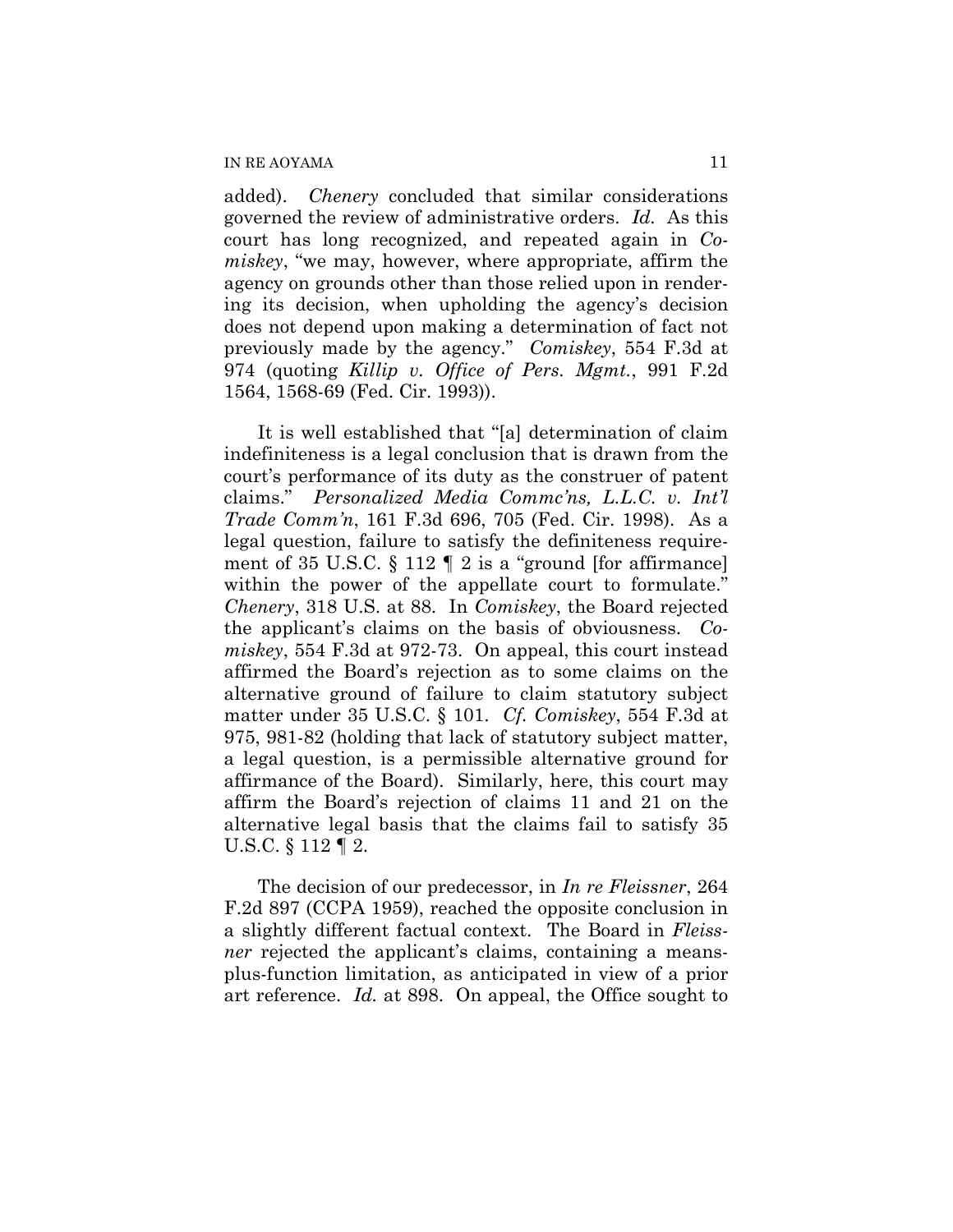have our predecessor affirm the rejection of the claims on the basis that the means-plus-function limitation lacked a corresponding structure in the specification. *Id.* at 900. Thus, the Office sought the same result as this court now adopts in this case. Our predecessor, however, was not convinced. In response to the Office's argument, our predecessor noted that "[t]here was . . . no rejection of the claims on appeal as failing to particularly point out and distinctly claim the alleged invention, but rather only a rejection predicated on the [prior art] as an anticipation." *Id.* Our predecessor concluded that "[t]o reject the claims as indefinite, we would be compelled to raise a ground of rejection not of record, and thus act beyond our statutory authority." *Id.*

*Fleissner* is distinguishable on at least two grounds. First, as recognized by this court in *Comiskey*, while claim construction and indefiniteness are now recognized as legal questions, it "was not at the time seen as legal in nature." *Comiskey*, 554 F.3d 975 n.5 (discussing *Fleissner*, 264 F.2d at 900). Second, to the extent that a determination of indefiniteness as to a means-plus-function limitation may be viewed as predicated upon "a determination of policy or judgment which the agency alone is authorized to make," the Board made such determination here. *Cf. Chenery*, 318 U.S. at 88 (stating "[i]f an order is valid only as a determination of policy or judgment which the agency alone is authorized to make *and which it has not made*, a judicial judgment cannot be made to do service for an administrative judgment." (emphasis added)). Here, the Board expressly found that "Figure 8 . . . does not describe any structure," *Decision on Rehearing* at 4, and that "[t]here is no structure or algorithm for generating transfer data disclosed in the discussion of Figure 8 at Specification paragraphs[] 0088-93," *Initial Decision* at 6.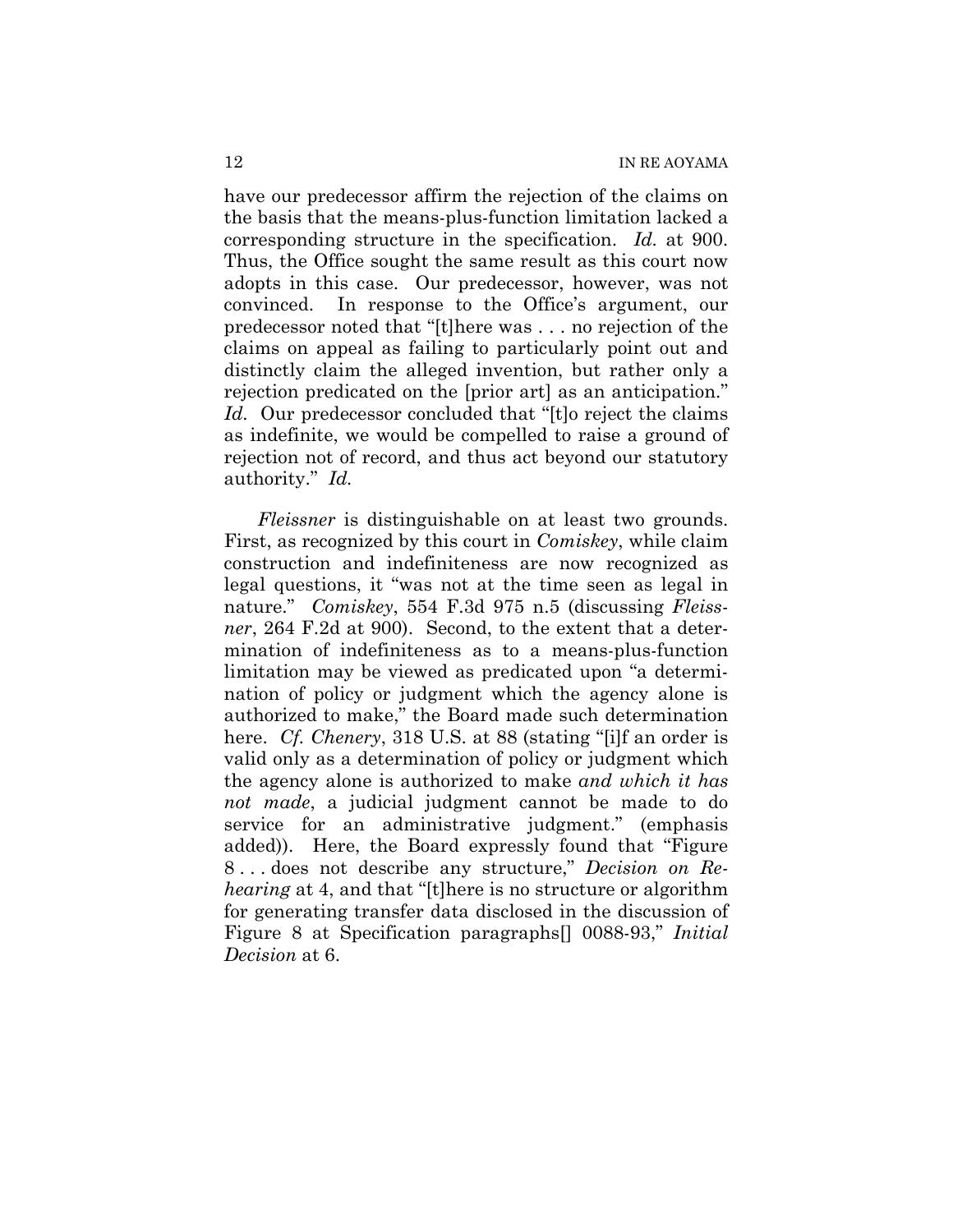The nature of the Board's error, as explained above, was in its construction of the means-plus-function limitation in claims 11 and 21. The Board first looked to the portion of the specification that was clearly linked to the claimed function. Finding no structure disclosed therein, the Board scoured the specification in search of any implied structure, regardless of whether the structure found was linked to the claimed function of the meansplus-function limitation. *Decision on Rehearing* at 3. The Office argues that this approach "gave [Mitsui] the benefit of any doubt regarding the definiteness of his means-plusfunction claims." *Appellee's Br.* 21. This court fails to see any "benefit" flowing to Mitsui from the Board's improper construction of Mitsui's means-plus-function claims. Rather than making the proper rejection under 35 U.S.C. § 112 ¶ 2, the Board instead construed Mitsui's structure to be "open ended" and satisfied by "any combination of hardware and/or software programmed to perform this [open ended] functionality." *Decision on Rehearing* at 3; *Initial Decision* at 6. The Office notes that, under current guidance, "an Examiner faced with [Mitsui]'s claims might well reject them as indefinite." *Appellee's Br.* 22 n.6, and that either way "[Mitsui] will have to amend [its] claims." *Id.* at 22.

Ordinarily, if this court were to simply affirm the Board's rejections, Mitsui would not be permitted to amend its claims. Manual of Patent Examining Procedure § 1216.01 ("If all claims in the case stand rejected . . . it is ordinarily not open to subsequent amendment and prosecution by the applicant. However, exceptions may occur where the mandate clearly indicates that further action in the [Office] is to be taken in accordance with the Federal Circuit's opinion." (citations omitted)). Of course, if the Board had issued a § 112 ¶ 2 rejection in the first instance, Mitsui would have had the opportunity to amend its claims or to submit new evidence rebutting the new ground of rejection under 37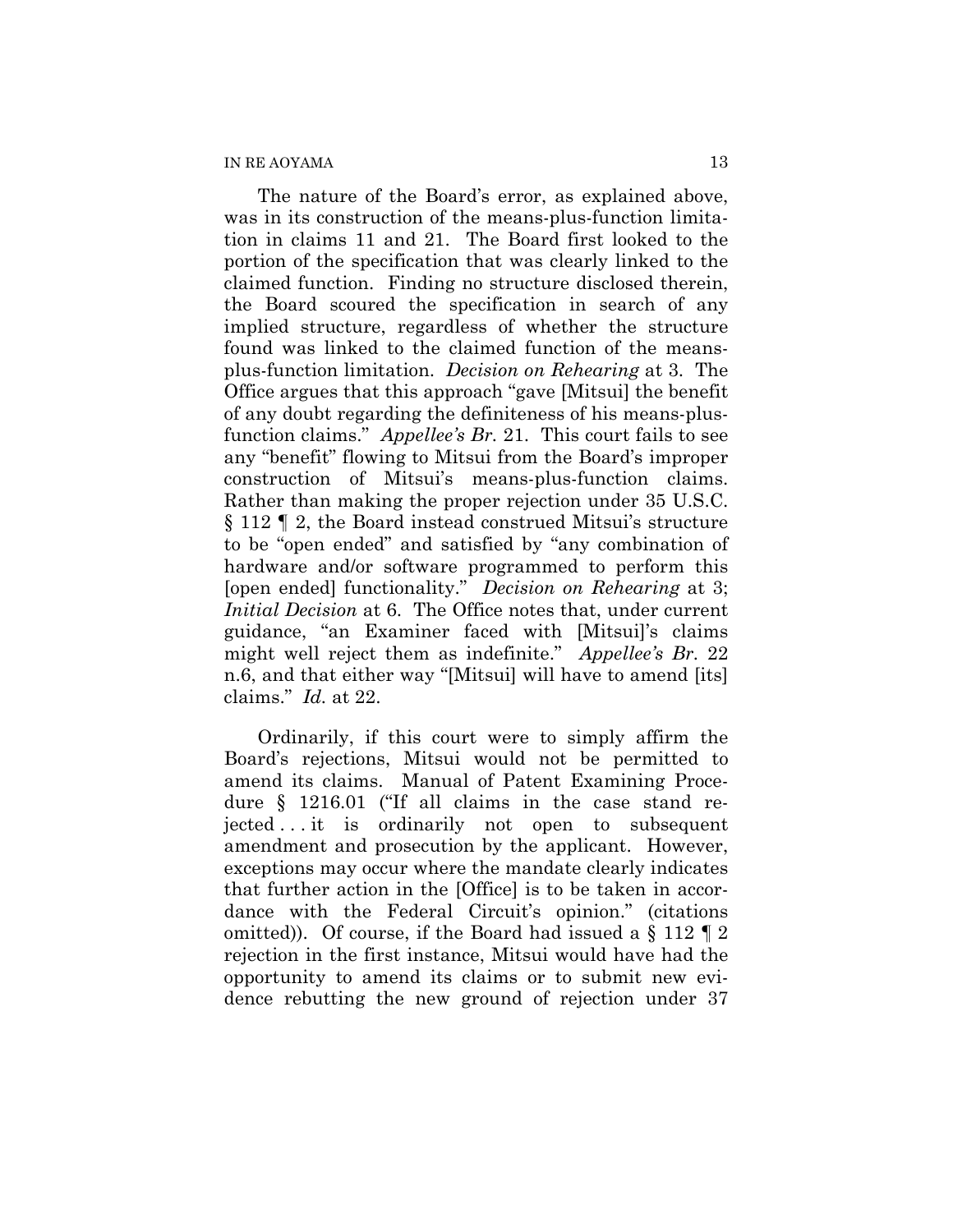C.F.R. § 41.50(b) ("The new ground of rejection is binding upon the examiner unless an amendment or new evidence not previously of record is made which, in the opinion of the examiner, overcomes the new ground of rejection stated in the decision."). This court therefore affords Mitsui the same protections as it would have had before the Board with respect to the rejected claims. *See Comiskey*, 554 F.3d at 981-82; *see also* 35 U.S.C. § 144 (stating that this court's mandate shall govern further proceedings before the Office).

#### III. CONCLUSION

For the foregoing reasons, this court affirms the Board's rejections of claims 11 and 21 albeit on the alternative ground of failure to satisfy the definiteness requirement of 35 U.S.C. § 112 ¶ 2. Moreover, this court remands with instructions to afford Mitsui the same protections under 37 C.F.R. § 41.50(b) as it would have enjoyed had the Board made the proper rejection in the first instance.

# **AFFIRMED AND REMANDED**

#### COSTS

Each party shall bear its own costs.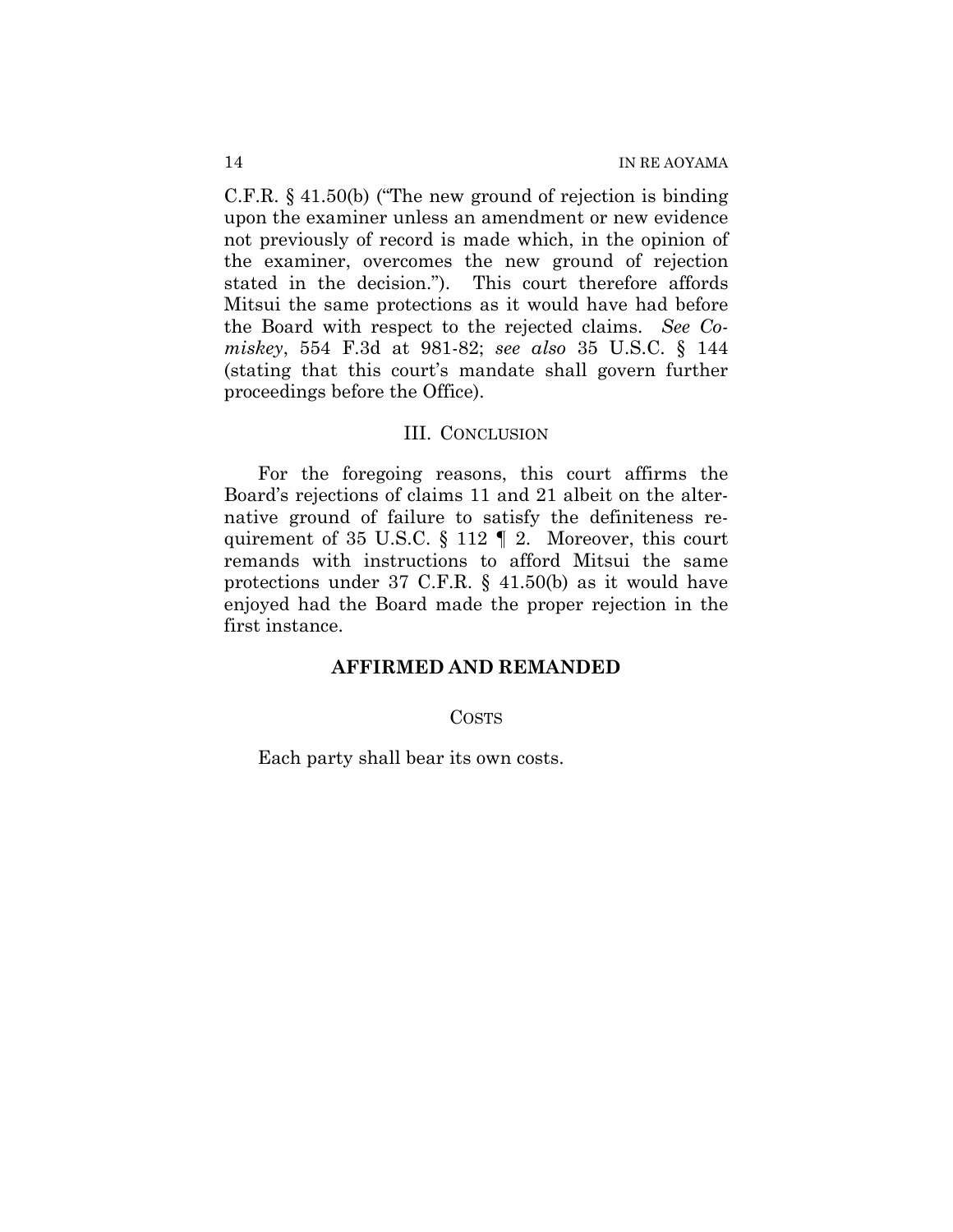# United States Court of Appeals for the Federal Circuit

**IN RE KEISUKE AOYAMA, KOJIRO TOYOSHIMA, AND YOSHITAKA EZAKI** 

**\_\_\_\_\_\_\_\_\_\_\_\_\_\_\_\_\_\_\_\_\_\_\_\_\_\_** 

**\_\_\_\_\_\_\_\_\_\_\_\_\_\_\_\_\_\_\_\_\_\_\_\_\_\_** 

2010-1552 (Serial No. 10/798.505)

**\_\_\_\_\_\_\_\_\_\_\_\_\_\_\_\_\_\_\_\_\_\_\_\_\_\_** 

Appeal from the United States Patent and Trademark Office, Board of Patent Appeals and Interferences.

**\_\_\_\_\_\_\_\_\_\_\_\_\_\_\_\_\_\_\_\_\_\_\_\_\_\_** 

NEWMAN, *Circuit Judge*, dissenting.

On this appeal from a PTO rejection, the court has applied a new ground of rejection—which the court calls "indefiniteness"—and issued a final judgment on that ground, although the applicant has had no opportunity to respond to the rejection. The panel majority's *ab initio* decision is improper, for the Federal Circuit has issued a final judgment on an issue that was not decided by the Board, contrary to 35 U.S.C. §144, which authorizes the Federal Circuit to "review the decision from which an appeal is taken on the record."

The PTO had based its judgment of unpatentability on "anticipation," a ground on which my colleagues announce they shall remain silent, although it is the only issue on appeal, as required by *Securities & Exchange Commission v. Chenery Corporation*, 318 U.S. 80, 94 (1943) ("The grounds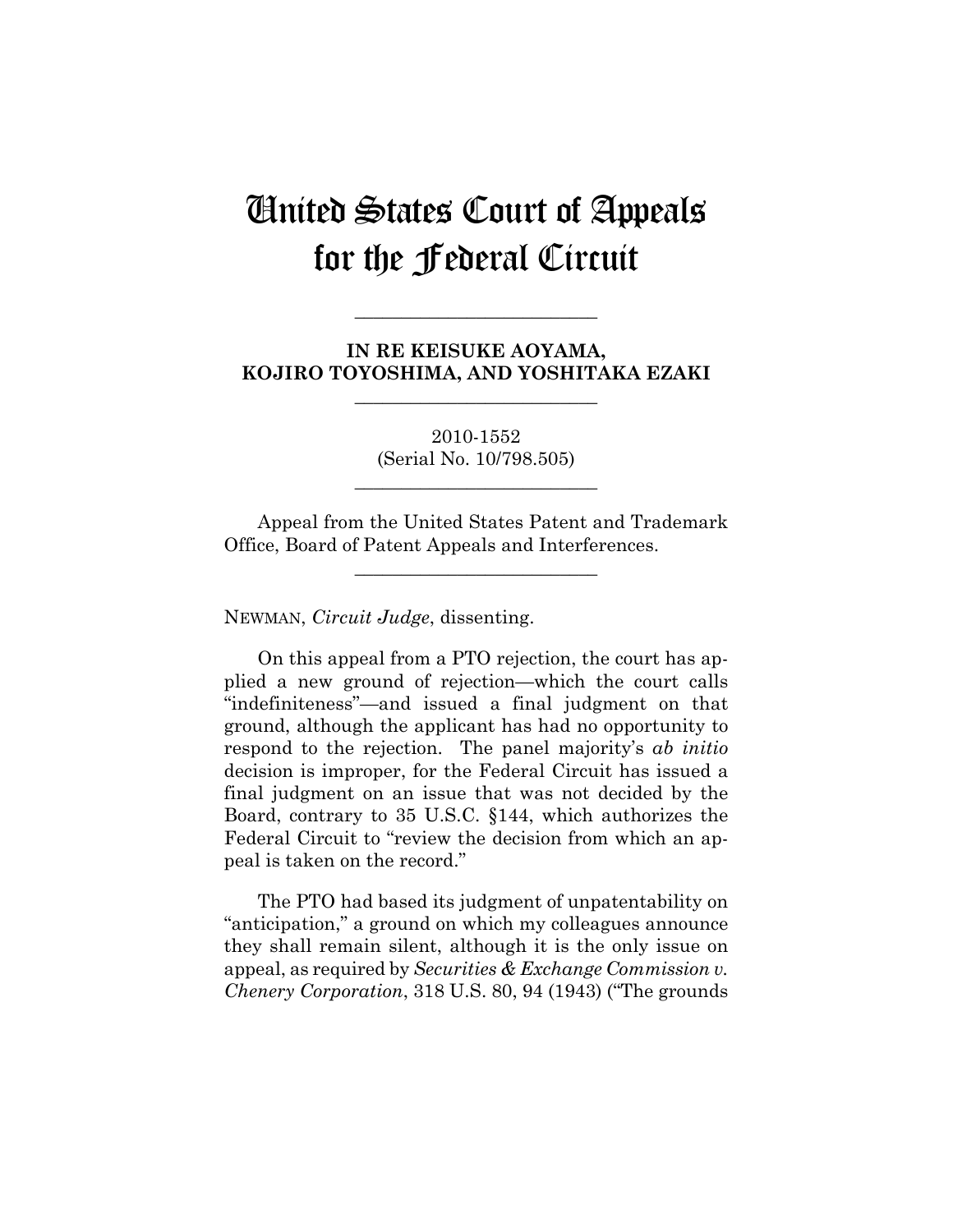upon which an administrative action must be judged are those upon which the record discloses that its action was based."); *Securities & Exchange Commission v. Chenery Corporation*, 332 U.S. 194, 196 (1947) ("[A] reviewing court, in dealing with a determination or judgment which an administrative agency alone is authorized to make, must judge the propriety of such action solely by the grounds invoked by the agency."). Although the court remands to the PTO, in order the give the applicant the opportunity (indeed the right) to amend the claims or submit new evidence in light of the rejection, the applicant has had no opportunity to argue the merits of the definiteness rejection; the Federal Circuit's judgment is final and binds the Board on remand. Thus the applicant cannot argue, or submit evidence to show that a person of ordinary skill in computer programming would not find the claims indefinite. While the court cites 37 C.F.R. §41.50(b), which instructs the Board to remand after it raises a new ground of rejection, this court has finally decided that the claims as written are unpatentable on this ground, placing a heavy appellate thumb on the scale of remand. Remanding, as here, to the Board to allow the applicant to conform to the court's adverse final judgment on indefiniteness is far different from remanding to the Board to consider claim definiteness in the first instance. I must, respectfully, dissent.

### **DISCUSSION**

The patent examiner, affirmed by the Board of Patent Appeals and Interferences, rejected the application claims on the ground of "anticipation" by a reference to Yang. The examiner stated that "[t]he structure corresponding to the reverse logistics means for transferring is a computer implemented with software. Therefore, any working computer (such as that disclosed in Yang) anticipates the structure corresponding to the means for transferring." Final Office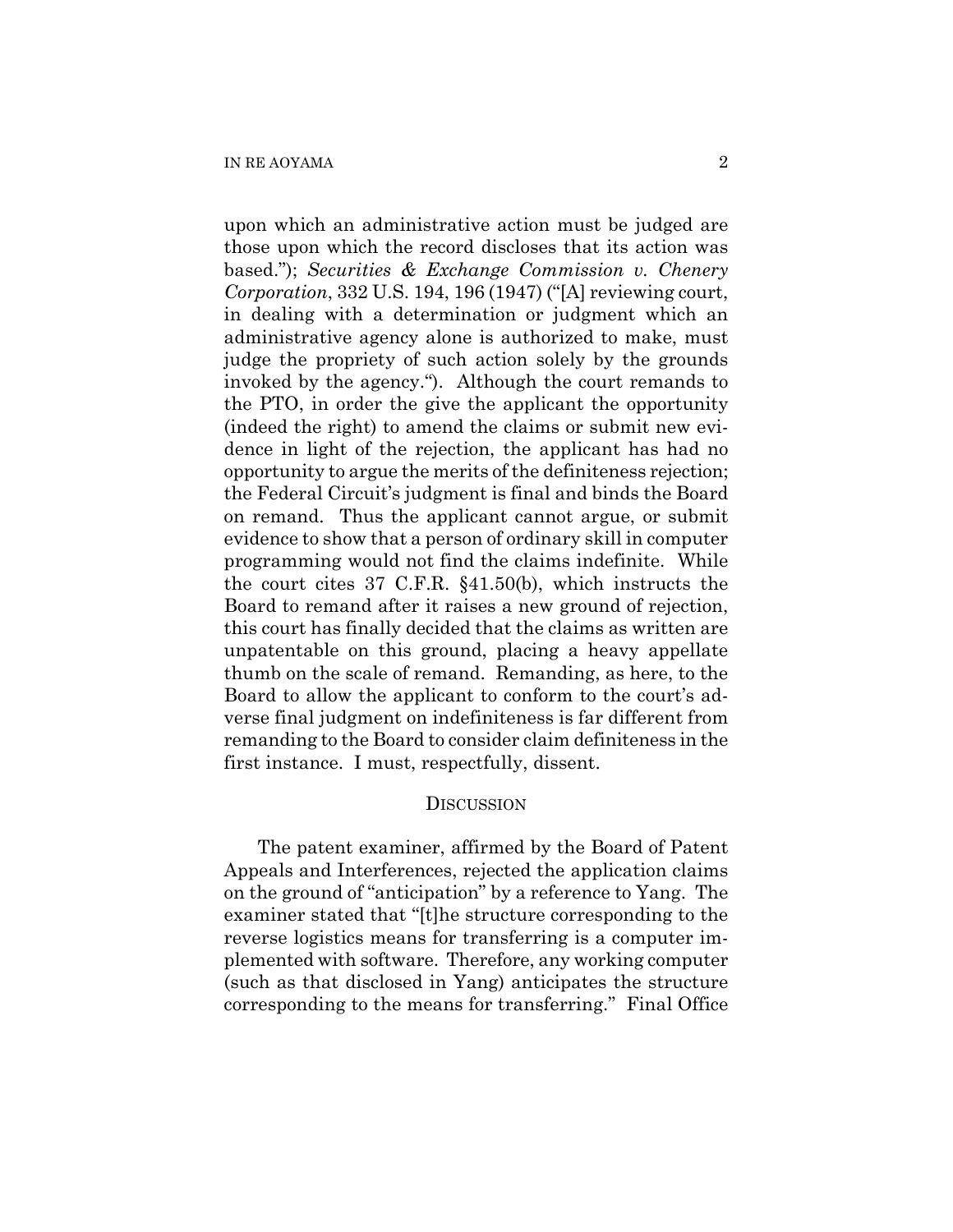Action of February 21, 2006, at 2. Aoyama argues, correctly, that this ruling contradicts precedent, for "any working computer" is not a programmed special purpose computer as the specification contemplated. *See, e.g.*, *WMS Gaming, Inc. v. Int'l Game Tech.*, 184 F.3d 1339, 1349 (Fed. Cir. 1999) ("In a means-plus-function claim in which the disclosed structure is a computer, or microprocessor, programmed to carry out an algorithm, the disclosed structure is not the general purpose computer, but rather the special purpose computer programmed to perform the disclosed algorithm."); *Harris Corp. v. Ericsson Inc.*, 417 F.3d 1241, 1253 (Fed. Cir. 2005) ("A computer-implemented means-plus-function term is limited to the corresponding structure disclosed in the specification and equivalents thereof, and the corresponding structure is the algorithm."). The PTO's ruling of "anticipation" on this ground is the only issue on this appeal; there was no rejection on the ground of claim indefiniteness.

On appeal Aoyama argues that the structure shown in the specification avoids "anticipation" of the means-plusfunction term "reverse logistics means." The PTO states that the Board correctly "refused to read limitations from Figure 8 into the claims." PTO Brief 9. The PTO takes the irregular position that, contrary to the statutory requirements of  $§112 \P6$  $§112 \P6$  $§112 \P6$ ,<sup>1</sup> the structure in the specification cannot avert anticipation of the "means" term in the claim. Thus the Board deemed the claim to be "anticipated" by any general purpose computer, stating that the Aoyama specification "does not describe any structure that would alter a general purpose computer into a special purpose computer."

 $\overline{a}$ 

<span id="page-16-0"></span><sup>1 35</sup> U.S.C. §112 ¶6: An element in a claim for a combination may be expressed as a means or step for performing a specified function without the recital of structure, material, or acts in support thereof, and such claim shall be construed to cover the corresponding structure, material, or acts described in the specification and equivalents thereof.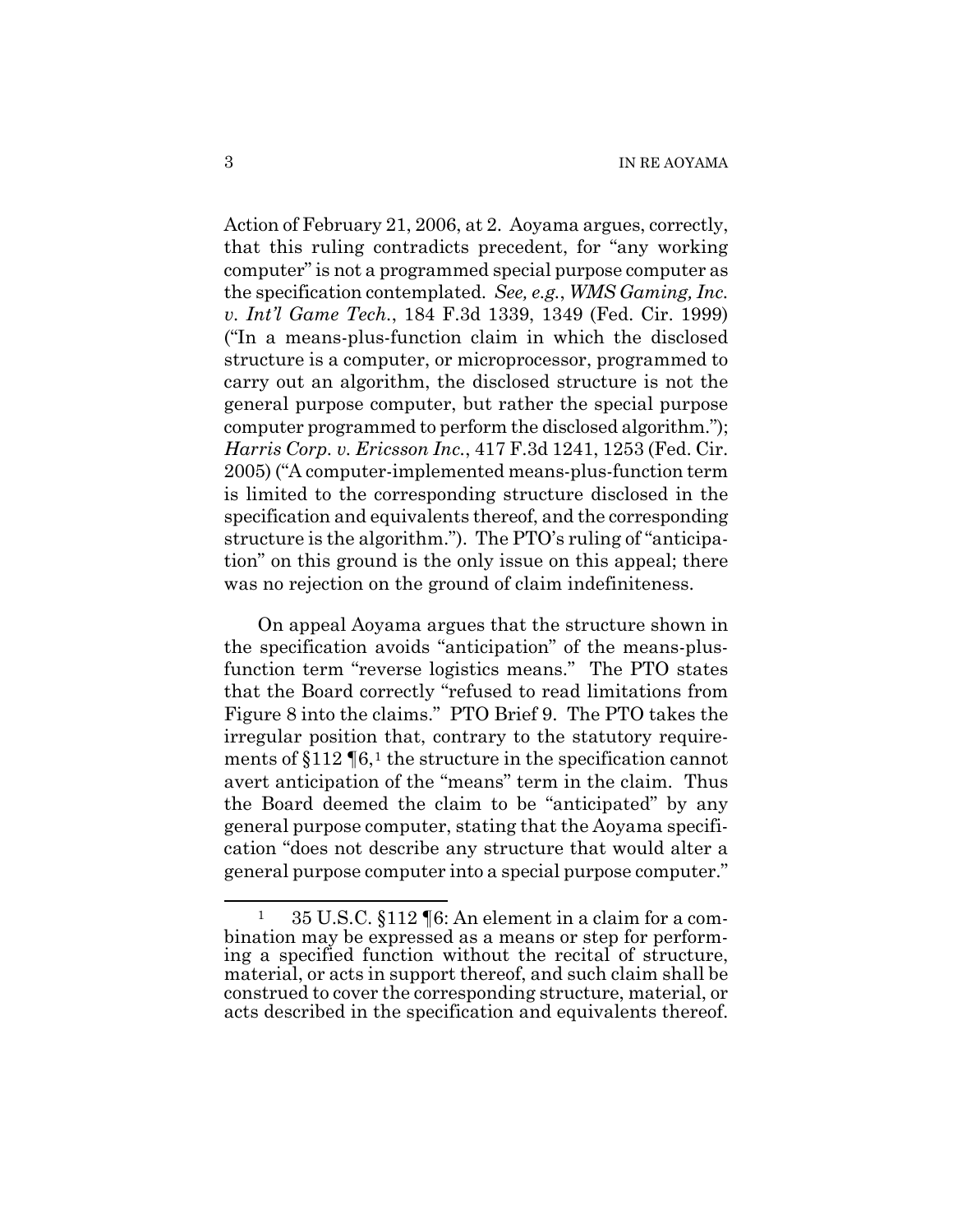*Ex parte Aoyama*, No. 2009-6755, at 4 (B.P.A.I. June 16, 2010) (Decision on Rehearing). That is incorrect, for a term in means-plus-function form is construed in accordance with §112 ¶6, and requires examination in those terms.

My colleagues reject the claims, for the first time, on the ground of "indefiniteness," deeming the specification's Figure 8 flow chart and descriptive text inadequate to define the claimed subject matter. Figure 8 is "a flowchart of a method for reverse logistics in accordance with an exemplary embodiment of the present invention," and is presented in routine format and detail:

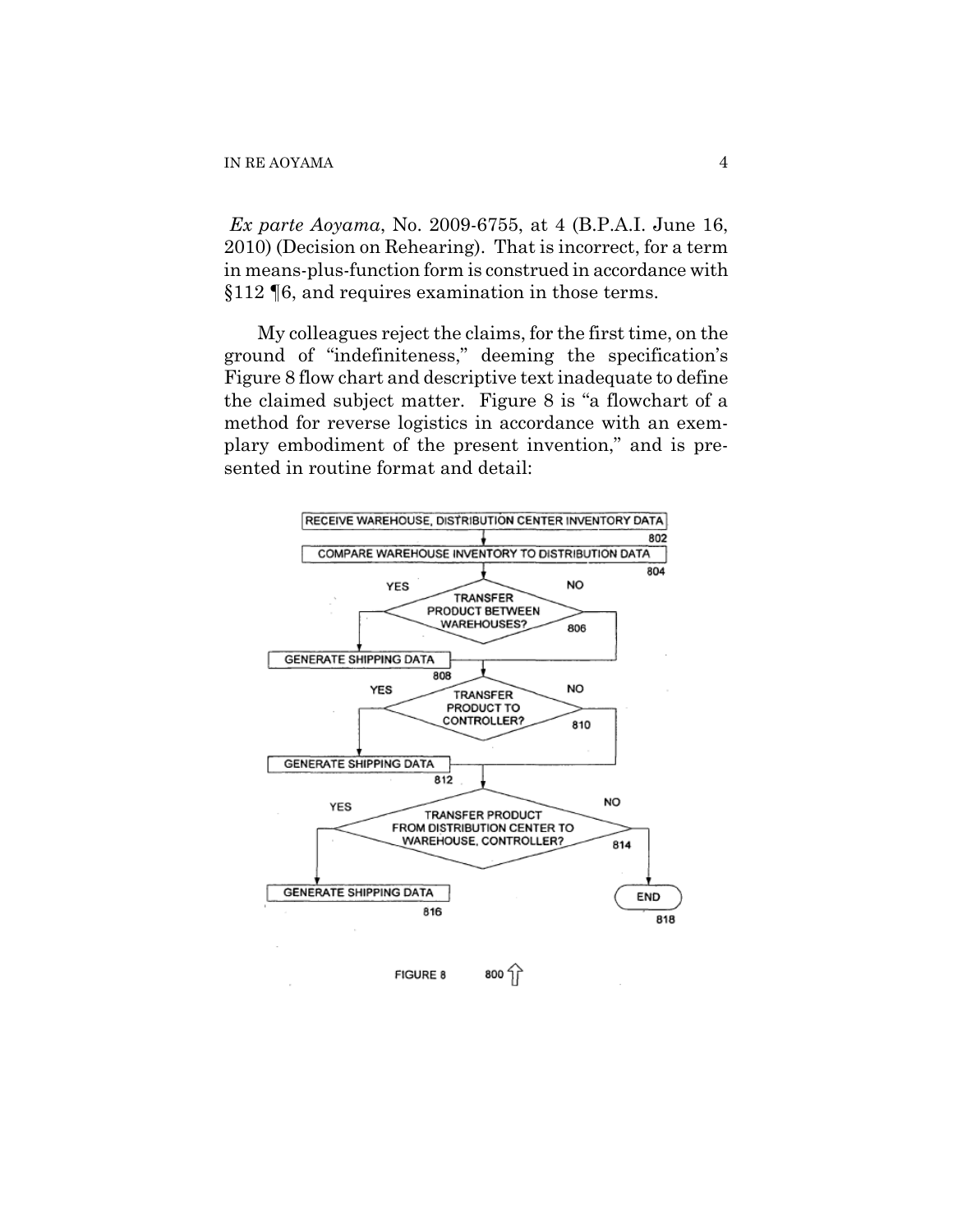The specification includes a lengthy description of Figure 8, including:

Method 800 allows an order controller and a supply chain management system to use reverse logistics to optimize the cost of goods, shipping costs, to accommodate promotions, product rollout, product deletions, product replacements, or to perform other suitable functions.

Application at 0088. The specification describes the several elements of the claims, and states that they

can be implemented in hardware, software, or a suitable combination of hardware and software, and each of which can be one or more software systems operating on separate general purpose processing platforms. As used herein, a hardware system can include discrete semiconductor devices, an application-specific integrated circuit, a field programmable gate array or other suitable devices. A software system can include one or more objects, agents, threads, lines of code, subroutines, separate software applications, user-readable (source) code, machine-readable (object) code, two or more lines of code in corresponding software applications, databases, or other suitable software architectures.

*Id.* at 0019. The specification further describes Figure 8 with reference to the claimed method, starting with the receipt of inventory data:

 Method 800 begins at 802 where warehouse and distribution center inventory data are received. In one exemplary embodiment, warehouse data can include actual or implied inventory levels, inventory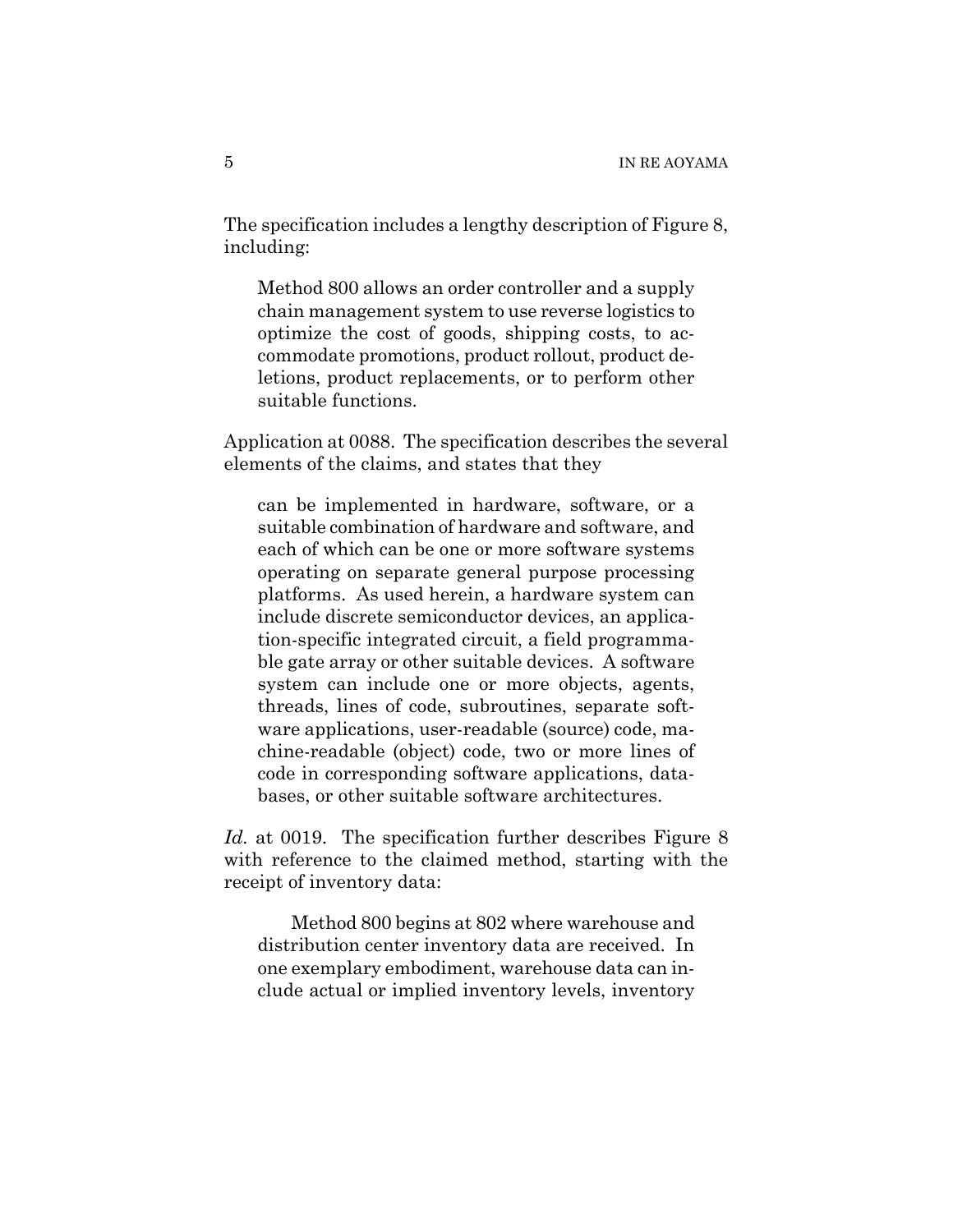minimum and maximum levels, and other suitable data. Distribution center inventory data can include available short-term inventory space data, actual inventory data, implied inventory data, or other suitable data. The method then proceeds to 804.

Id. at 0089. Additional text referring to Figure 8 explains that the determination whether to transfer a product between warehouses, a controller, or a distribution center is based on parameters such as space and cost savings:

 At 804 warehouse inventory data and distribution inventory data is compared. The method then proceeds to 806 where it is determined whether it is necessary to transfer a product between warehouses. In one exemplary embodiment, the transfer of product between warehouses can be performed in order to increase warehouse space at a first warehouse to accommodate a larger shipment than would be able to be accommodated, so as to realize cost savings for the cost of the product. In another exemplary embodiment, product can be transferred between warehouses to accommodate product rollout, product deletion, product replacement, or other suitable functions. If it is determined at 806 that product transfer between warehouses is not required the method proceeds to 810. Otherwise, the method proceeds to 808 where shipping data is generated and transmitted to an appropriate location, such as a warehouse, a shipper, or other suitable locations. The method then proceeds to 810.

 At 810 it is determined whether the product needs to be transferred to a controller. In one exemplary embodiment, the operator of the order controller can also include warehouse space that is under the operator's control, so decisions can be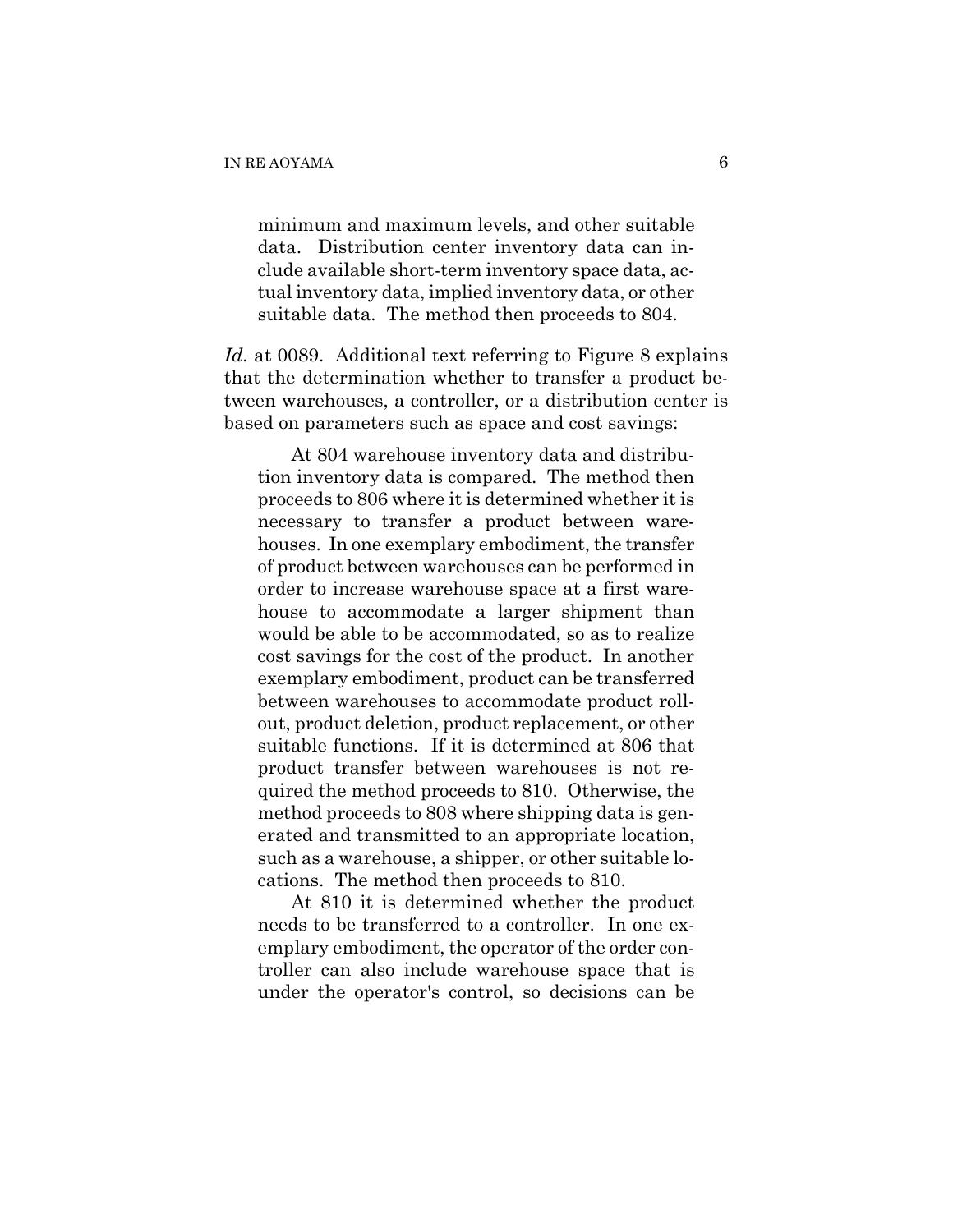made to transfer goods to the operator to realize lower cost of goods shipped or stored at the warehouse, or based on other suitable factors. If it is determined at 810 that product should be transferred to or from the product controller, the method then proceeds to 814. Otherwise, the method proceeds to 812 where shipping data is generated and transmitted to the affected parties. The method then proceeds to 814.

 At 814 it is determined whether products should be transferred to a distribution center. In one exemplary embodiment, temporary storage at a distribution center can be used to relieve storage limitations at a warehouse, at the product controller, or in other suitable locations. If it is determined that the product should not be transferred to the distribution center, the method proceeds to 818 and terminates. Otherwise, the method proceeds to 816 and shipping data is generated and transmitted to appropriate parties.

*Id.* at 0090 to 0092. It is unclear how the panel majority concludes that the specification renders the claims "indefinite" as a matter of law, for this form and content of flow chart and text are in accordance with the established protocols for describing computer-implemented processes. At a minimum, if my colleagues believe that this new ground of rejection is likely to be warranted, the application should be remanded to the PTO for interactive examination on this new ground.

The Board found the claims "anticipated," and although my colleagues acknowledge that "a claim cannot be both indefinite and anticipated," *Enzo Biochem, Inc. v. Applera Corp*., 599 F.3d 1325, 1332 (Fed. Cir. 2010), my colleagues resolve this conflict by declining to discuss it, stating that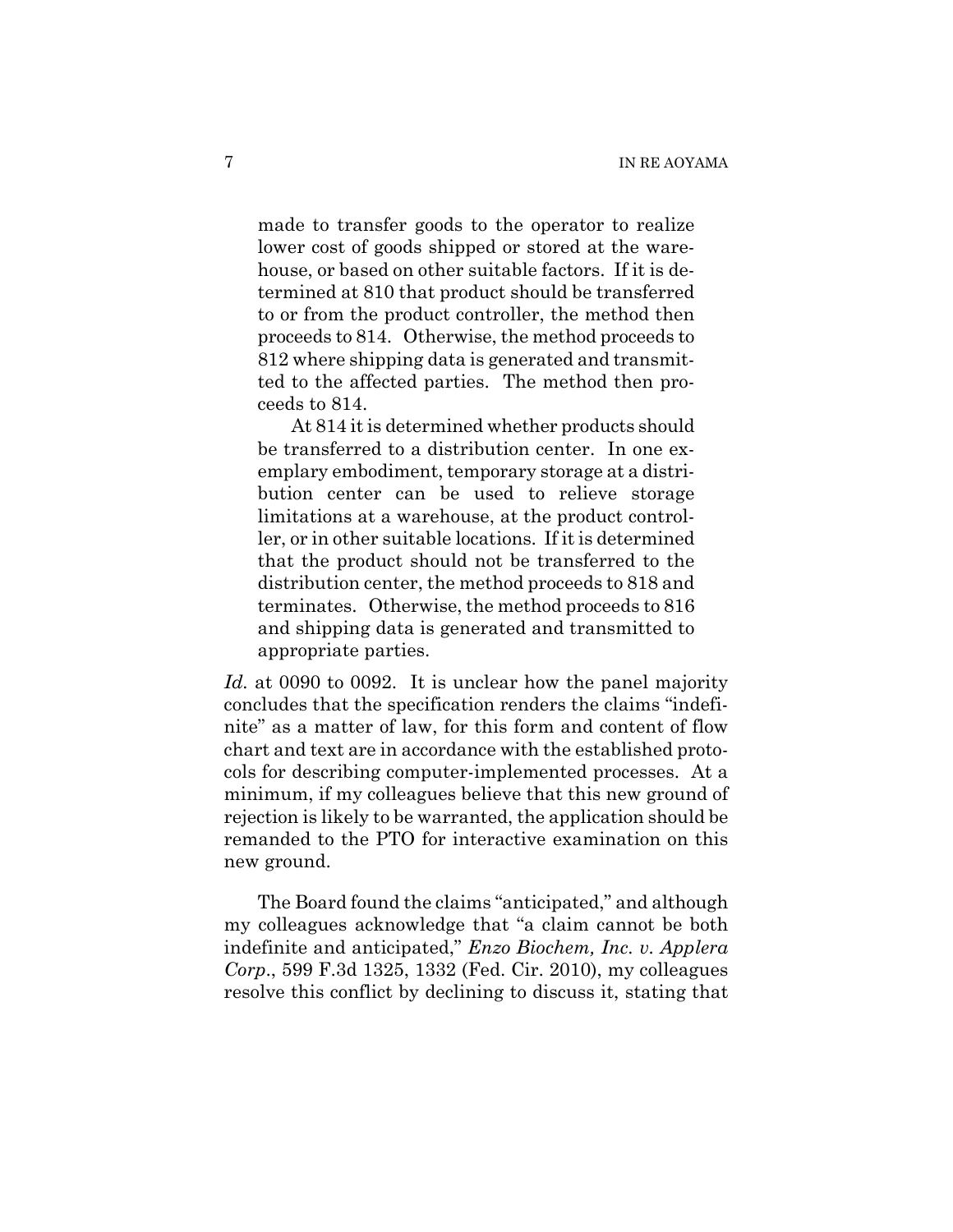they "do[] not reach the ground relied on by the Board," Maj. Op. at 10, defying the requirements for appellate review of agency action. *See Chenery*, 318 U.S. at 94 ("[A]n administrative order cannot be upheld unless the grounds upon which the agency acted in exercising its powers were those upon which its action can be sustained."); *Chenery*, 332 U.S. at 196 ("If those grounds are inadequate or improper, the court is powerless to affirm the administrative action by substituting what it considers to be a more adequate or proper basis."); *Bowman Transp., Inc. v. Arkansas-Best Freight Sys., Inc.*, 419 U.S. 281, 285-86 (1974) (courts "may not supply a reasoned basis for the agency's action that the agency itself has not given").

The mode of describing computer-implemented methods in patent specifications is standardized, and the presentation herein is in routine accordance with established protocols. The court has remarked that the requisite detail does not set "a lofty standard." *Finisar Corp. v. DirecTV Group, Inc.*, 523 F.3d 1323, 1340-41 (Fed. Cir. 2008) ("minimal disclosure" of the programmatic detail of computerimplemented methods). "[T]he sufficiency of the disclosure of algorithmic structure must be judged in light of what one of ordinary skill in the art would understand the disclosure to impart." *Aristocrat Techs. Australia Pty Ltd. v. Int'l Game Tech.*, 521 F.3d 1328, 1337 (Fed. Cir. 2008).

In *AllVoice Computing PLC v. Nuance Communications, Inc.*, 504 F.3d 1236 (Fed. Cir. 2007) the court explained that a flow chart can provide the structure for a means-plusfunction claim. My colleagues indeed find that "[t]he only portion of the specification linked to [the claimed] function, and the only portion of the specification that Mitsui contends describes the corresponding structure, is the flowchart of Figure 8 and the description thereof in the specification," Maj. Op. at 7, but also curiously find that "the particular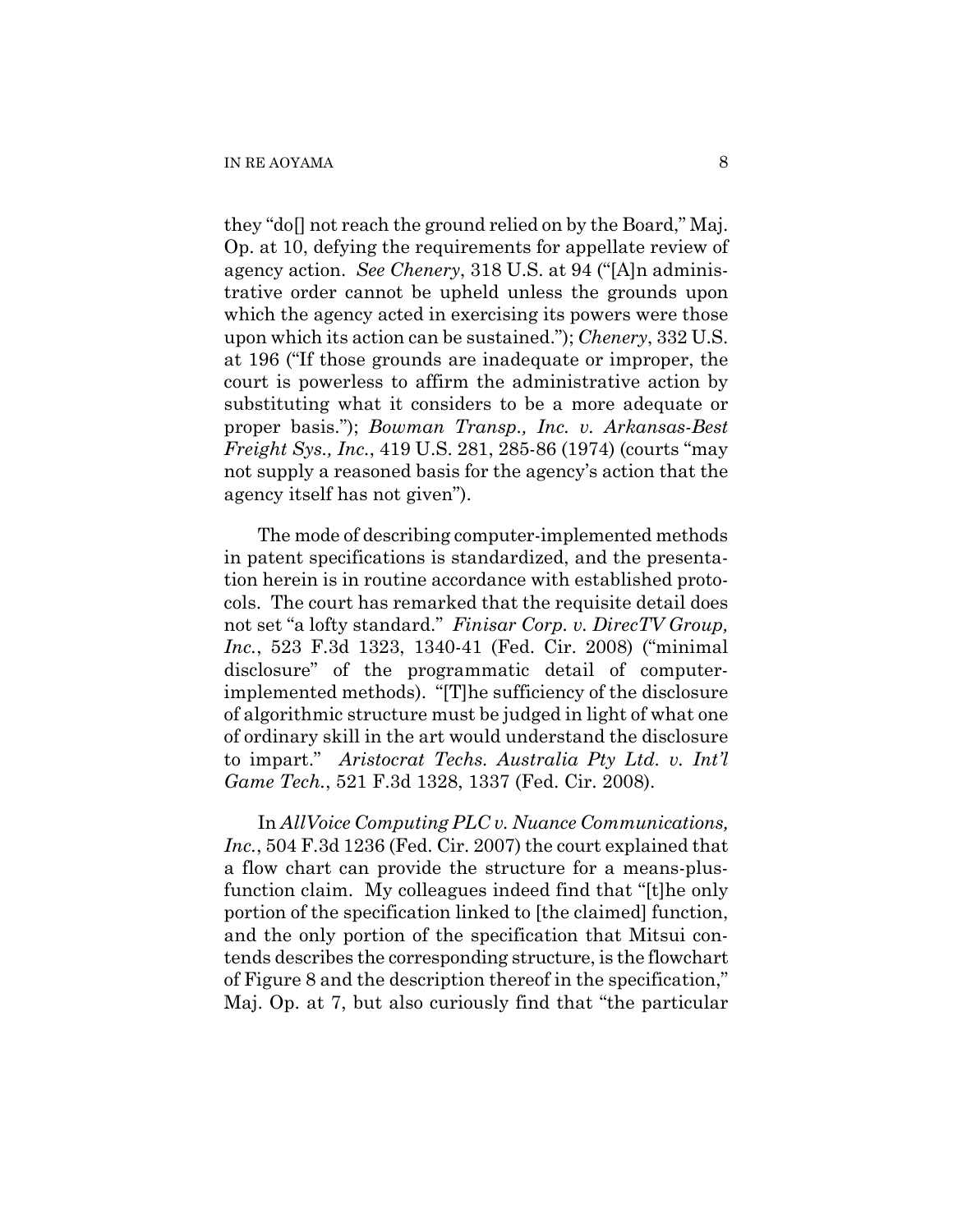flowchart of Figure 8 and its accompanying description fail to provide any structure or algorithm whatsoever." Maj. Op. at 8-9.

The majority opinion does not address whether a person of ordinary skill in computer programming would understand Figure 8 and the descriptive text as a structural algorithm that could be routinely programmed to perform the function of generating transfer data. *See Aristocrat*, 521 F.3d at 1337 ("[T]he proper inquiry for purposes of section 112 paragraph 6 analysis is to look at the *disclosure* of the patent and determine if one of skill in the art would have understood that *disclosure* to encompass software to perform the function and been able to implement such a program." (internal quotation marks omitted)); *see also Med. Instrumentation & Diagnostics Corp. v. Elekta AB*, 344 F.3d 1205, 1214 (Fed. Cir. 2003) ("[H]ere there would be no need for a disclosure of the specific program code if software were linked to the converting function and one skilled in the art would know the kind of program to use.").

Aoyama has had no opportunity to develop a record on this aspect, for it was not raised during examination, and was not a ground of rejection by the Board. In *Biomedino, LLC v. Waters Technologies Corporation*, 490 F.3d 946, 950 (Fed. Cir. 2007) the court stated that "[w]hile the specification must contain structure linked to claimed means, this is not a high bar." Our appellate role is not to raise the bar, but to apply it, predictably and reliably. There have indeed been situations in which the description in the specification was inadequate to support the claimed function. *See, e.g.*, *Net MoneyIN, Inc. v. Verisign, Inc.*, 545 F.3d 1359 (Fed. Cir. 2008) (the words "bank computer" without more are insufficient to constitute an algorithm for "means for generating an authorization indicia"); *Finisar*, 523 F.3d at 1323 (the word "software" without more is not sufficient as an algo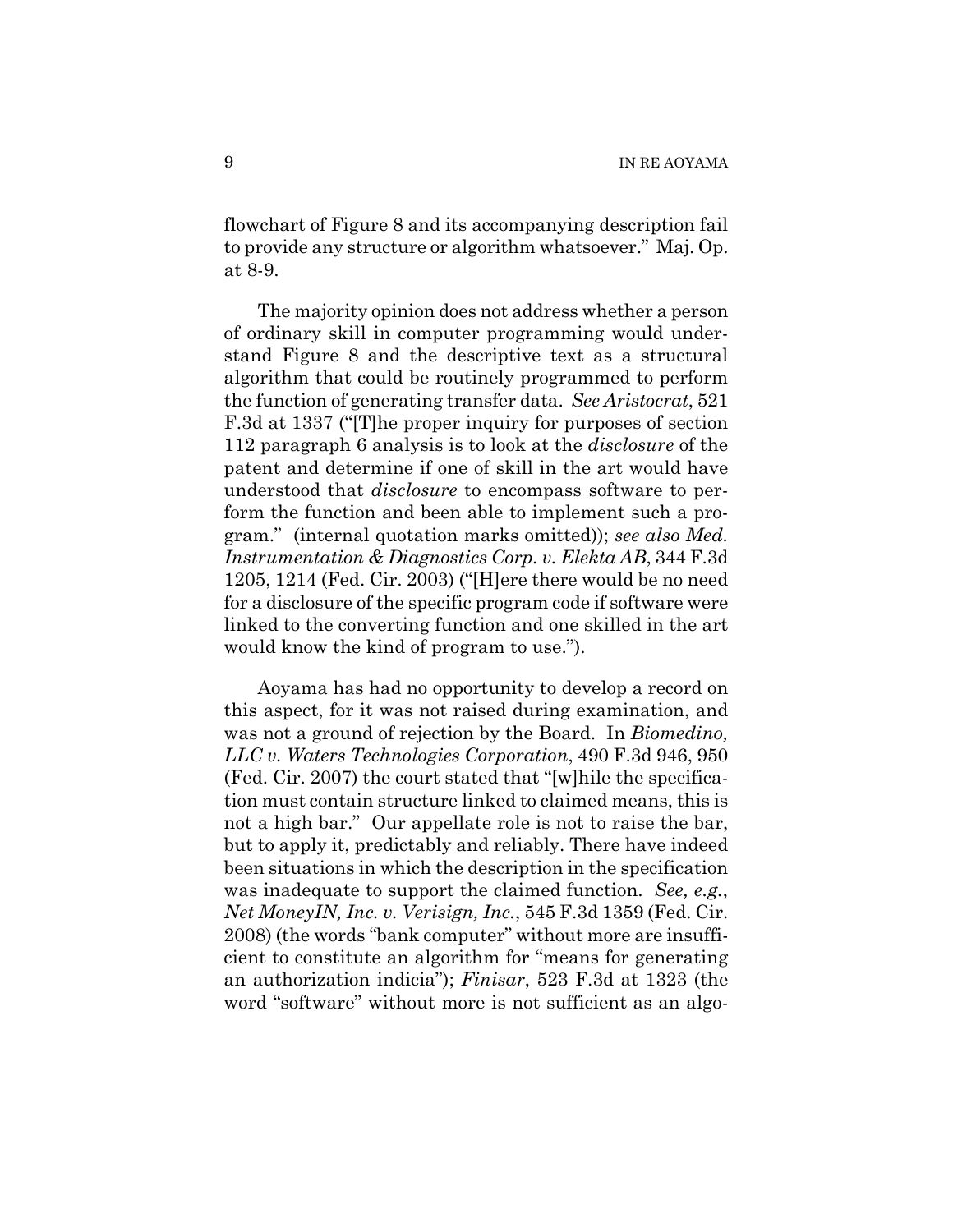rithm for "database editing means"). However, "algorithms in the specification need only disclose adequate defining structure to render the bounds of the claim understandable to one of ordinary skill in the art." *Allvoice*, 504 F.3d at 1245. Precedent does not require a "highly detailed description of the algorithm to be used to achieve the claimed functions in order to satisfy 35 U.S.C. §112 ¶6," *Aristocrat*, 521 F.3d at 1338, for "knowledge of one skilled in the art can be called upon to flesh out a particular structural reference in the specification for the purpose of satisfying the statutory requirement of definiteness." *Creo Prods., Inc. v. Presstek, Inc.*, 305 F.3d 1337, 1347 (Fed. Cir. 2002).

Computer-implemented innovation has generated a well-established protocol that takes cognizance of the characteristics of computer technology and the general state of knowledge of persons experienced in this field, and thus "permits a patentee to express [the] algorithm in any understandable terms including as a mathematical formula, in prose, or as a flow chart, or in any other manner that provides sufficient structure." *Finisar*, 523 F.3d at 1340. Precedent contains many examples of descriptions, figures, flow charts, and text, indistinguishable in form and content from those herein. *See, e.g.*, *Overhead Door Corp. v. Chamberlain Group, Inc.*, 194 F.3d 1261, 1271-72 (Fed. Cir. 1999) (Figure 3 and its accompanying description provided the structure for a "memory selection second switch means"); *Allvoice*, 504 F.3d at 1245 (the patent's figures and accompanying description were "sufficient algorithmic structure" for means-plus-function claims); *WMS Gaming*, 184 F.3d at 1349 (Figure 6 and the descriptive text provided the "structure" for the "means for assigning"). In no case was computer code included in the patent specification; neither machine code nor source code is required to provide structure to a description of the claim function. *Aristocrat*, 521 F.3d at 1338.